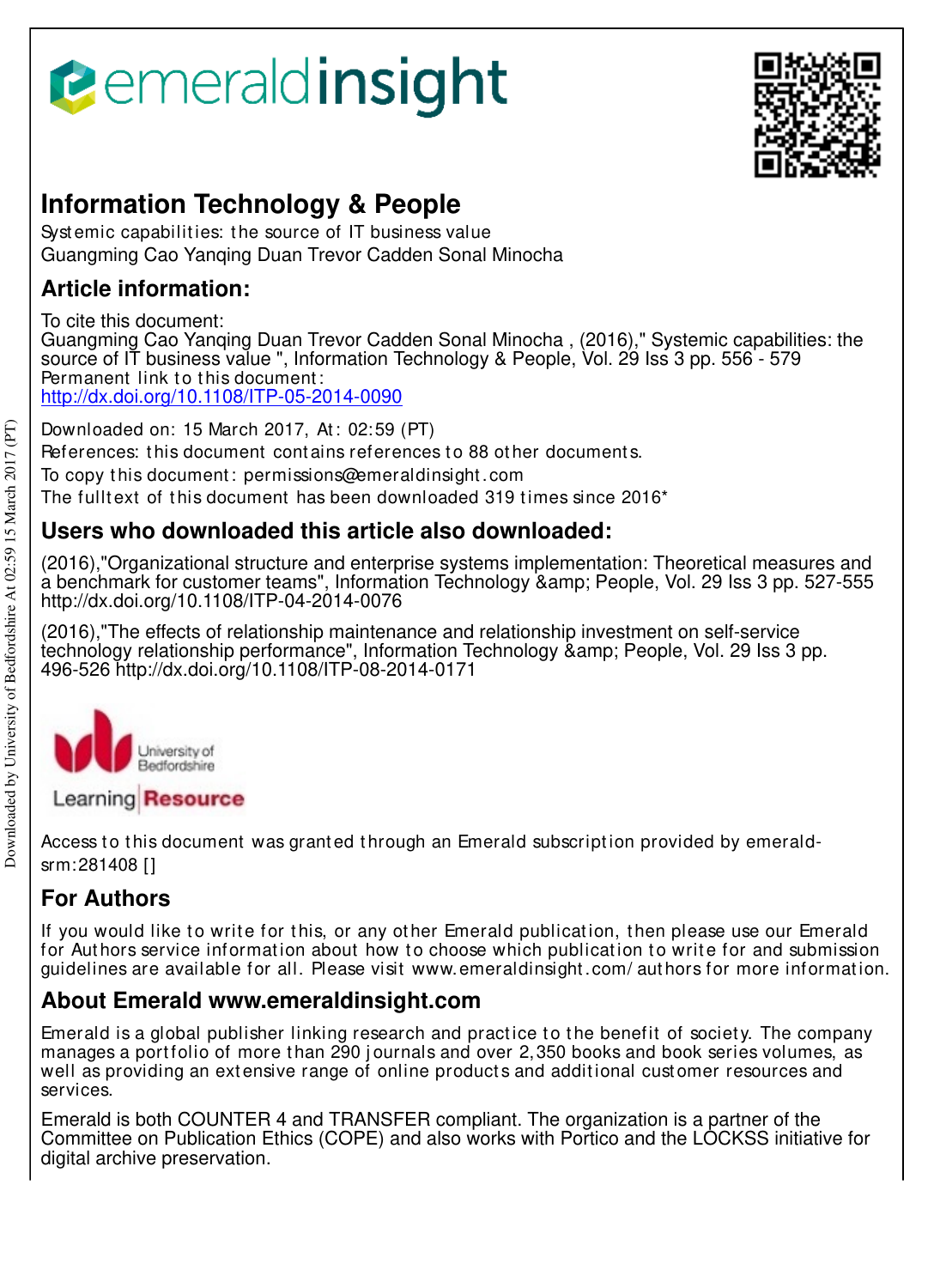\*Related content and download information correct at time of download.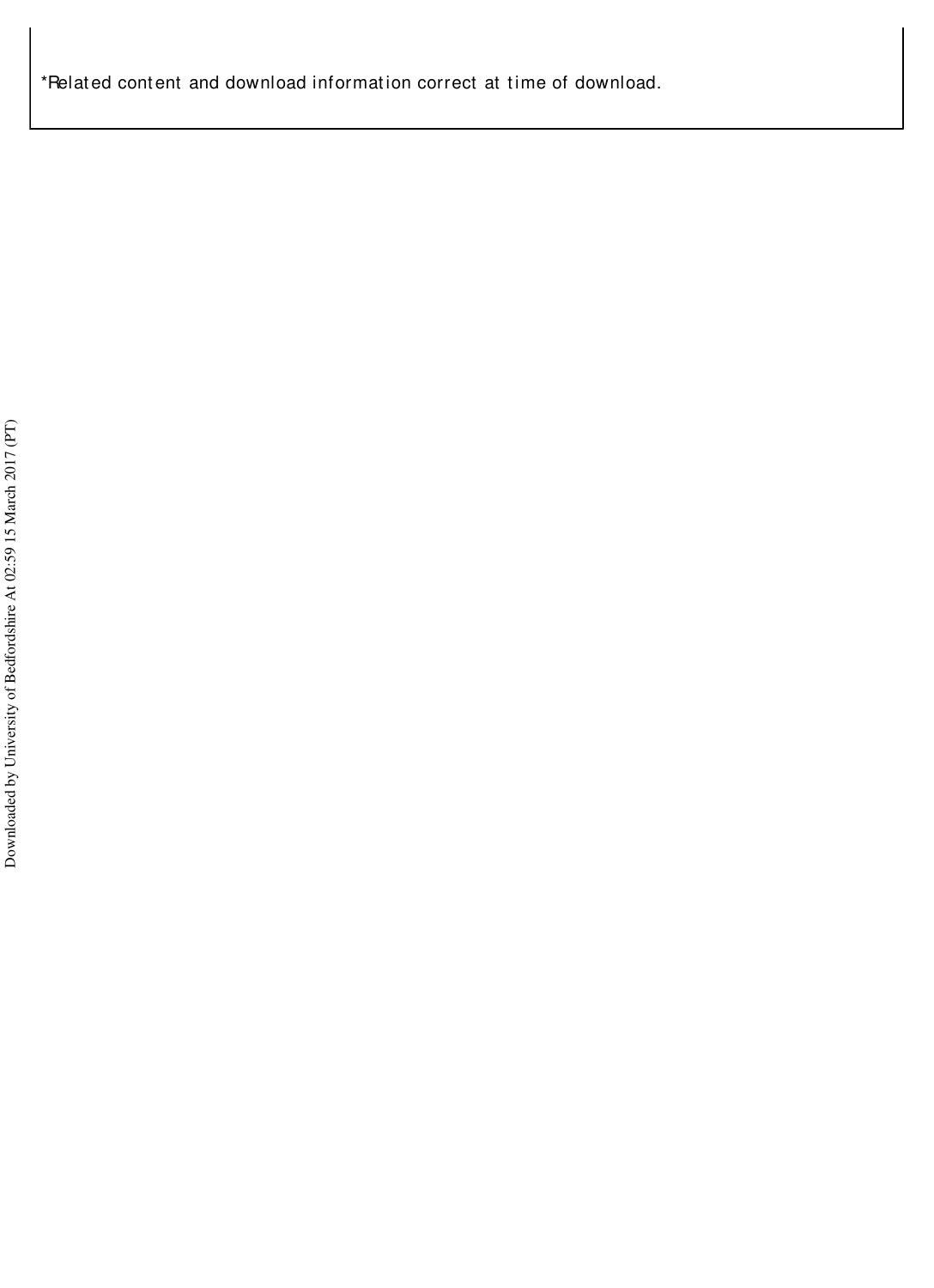# The current issue and full text archive of this journal is available on Emerald Insight at: www.emeraldinsight.com/0959-3845.htm

ITP 29,3

# 556

Received 2 May 2014 Revised 7 January 2015 2 July 2015 29 July 2015 5 August 2015 Accepted 10 August 2015

# Systemic capabilities: the source of IT business value

Guangming Cao and Yanqing Duan *Department of Management and Business Systems, University of Bedfordshire, Luton, UK* Trevor Cadden

*Department of Management and Leadership, University of Ulster, Newtownabbey, UK, and*

Sonal Minocha

*Department of Management and Business Systems, University of Bedfordshire, Luton, UK*

# Abstract

Purpose – The purpose of this paper is to develop, and explicate the significance of the need for a systemic conceptual framework for understanding IT business value.

Design/methodology/approach – Embracing a systems perspective, this paper examines the interrelationship between IT and other organisational factors at the organisational level and its impact on the business value of IT. As a result, a systemic conceptual framework for understanding IT business value is developed. An example of enhancing IT business value through developing systemic capabilities is then used to test and demonstrate the value of this framework.

Findings – The findings suggest that IT business value would be significantly enhanced when systemic capabilities are generated from the synergistic interrelations among IT and other organisational factors at the systems level, while the system's human agents play a critical role in developing systemic capabilities by purposely configuring and reconfiguring organisational factors.

Practical implications – The conceptual framework advanced provides the means to recognise the significance of the need for understanding IT business value systemically and dynamically. It encourages an organisation to focus on developing systemic capabilities by ensuring that IT and other organisational factors work together as a synergistic whole, better managing the role its human agents play in shaping the systems interrelations, and developing and redeveloping systemic capabilities by configuring its subsystems purposely with the changing business environment.

**Originality/value** – This paper reveals the nature of systemic capabilities underpinned by a systems perspective. The resultant systemic conceptual framework for understanding IT business value can help us move away from pairwise resource complementarity to focusing on the whole system and its interrelations while responding to the changing business environment. It is hoped that the framework can help organisations delineate important IT investment considerations and the priorities that they must adopt to create superior IT business value.

Keywords IT capability, IT business alignment/value, Information system effectiveness, Dynamic capabilities/relationships/perspective

Paper type Conceptual paper

# 1. Introduction

Information technology (IT) has become "a ubiquitous and increasingly significant part of the fabric of most organizations" (Doherty *et al.*, 2010, p. 116) and IT investments have been increased by organisations in anticipation of significant performance improvements (Cha *et al.*, 2009). However, understanding how IT creates business value has been a complex issue (Farbey *et al.*, 1994; Melville *et al.*, 2004) and still remains a challenging task (Kohli and Grover, 2008; Schwarz *et al.*, 2010),



Information Technology & People Vol. 29 No. 3, 2016 pp. 556-579 © Emerald Group Publishing Limited 0959-3845 DOI 10.1108/ITP-05-2014-0090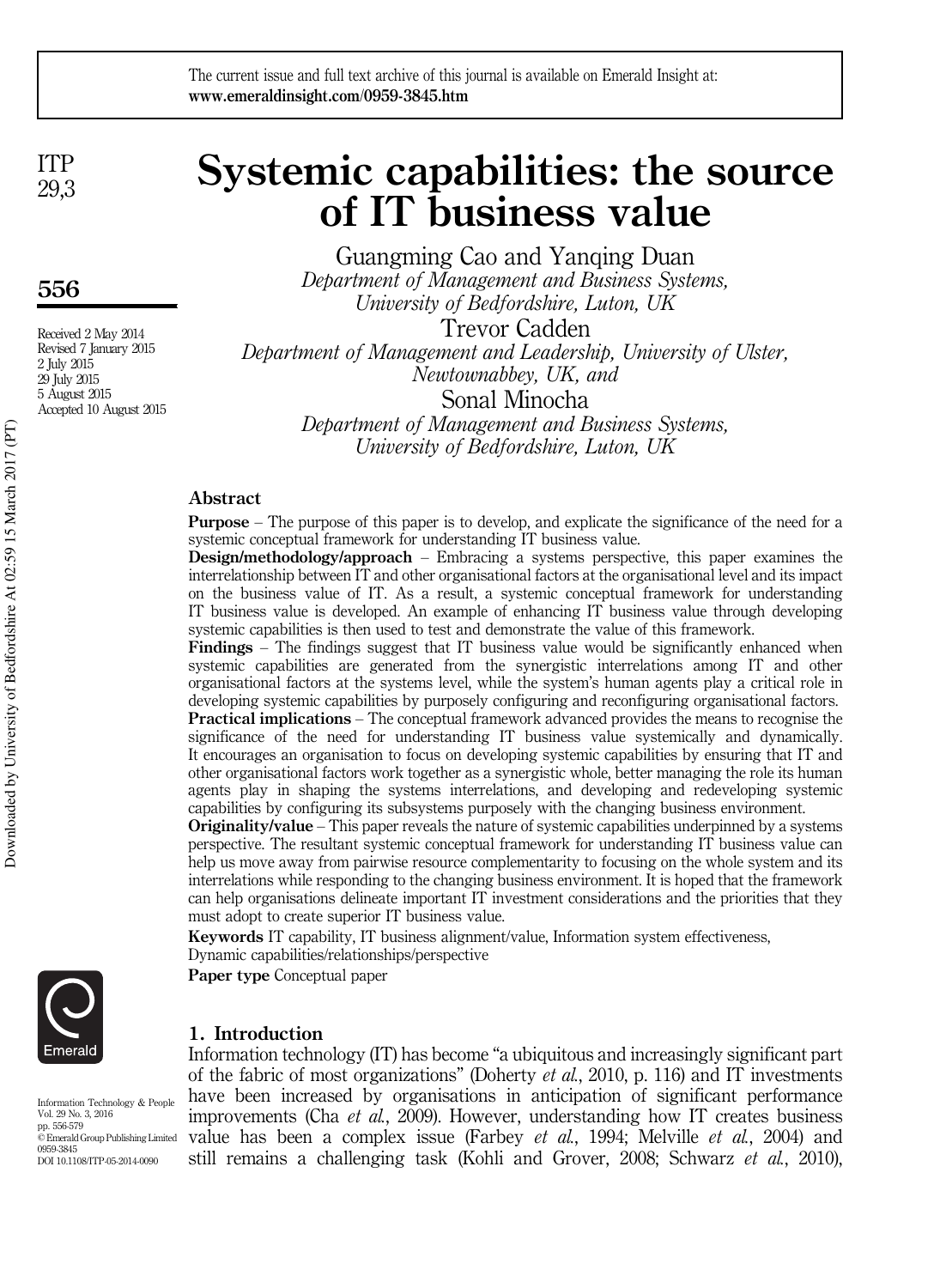evidenced by widespread IT implementation failures (Clegg *et al.*, 1997; Kling, 2003; Shpilberg *et al.*, 2007).

Considerable research has been conducted conceptually and empirically on how IT creates business value (e.g. Melville *et al.*, 2004; Grover and Kohli, 2012; Dutta *et al.*, 2014). One important theme emerging from the literature is that IT creates business value when IT is aligned with, or complementary to, organisational strategy (e.g. Oh and Pinsonneault, 2007; Drnevich and Croson, 2013), process (e.g. Mishra *et al.*, 2007; Radhakrishnan *et al.*, 2008; Gimun *et al.*, 2011), structure (e.g. Andersen and Segars, 2001; Kearns and Sabherwal, 2007), culture (e.g. Bradley *et al.*, 2006; Ifinedo, 2007), or operational aspects (e.g. Wagner *et al.*, 2014). Such understandings are often underpinned by the resource-based view (RBV) of the firm or contingency theory, and conceived and examined based on resource complementarities (Wade and Hulland, 2004) or alignments that are mainly pairwise relationships (Cao, 2010). However, they are rarely underpinned by a systems perspective.

Systems concepts (e.g. Ackoff, 1971; Churchman, 1971), although difficult to apply, can "help managers address complex problem situations" ( Jackson, 2006, p. 647). Viewed from a systems perspective, IT is an integral part of an organisation as a system. As a result, IT business value needs to be understood at the level of the whole system (Leavitt and Whisler, 1958; Scott-Morton, 1995; Volkoff *et al.*, 2007). For example, in the context of multinational enterprise and foreign direct investment, Pitelis and Teece (2010) stress the significance of "system-wide value creation" through "interrelated, co-determined and co-evolving" activities, while Kling (2003, p. 395) from the IT professionals' view emphasises the need to understand "the relationships between IT configurations, socio-technical interventions, social behavior of other participants in different roles, and the dynamics of organizational and social change". Although these studies are neither particularly on the topic of IT business value nor underpinned by a systems perspective, the systemic approach that they have embraced is clearly discernible and generally applicable to research in the IT context.

It can be argued that understanding IT business value without a systems perspective is likely to be incomplete as the focus is often on subsystem activities. So far, however, only a few articles have specifically touched on the importance of understanding IT business value holistically (e.g. Brynjolfsson and Hitt, 2000; Cao *et al.*, 2011; Wiengarten *et al.*, 2013). To the best of the researchers' knowledge, no research has developed a conceptual framework underpinned by a systems perspective for understanding IT business value. This knowledge gap is likely to constrain how we conceptualise IT business value and limit an organisation's ability to realise the benefits from its IT investment, evidenced by frequent IT implementation failures discussed by prior research (Clegg *et al.*, 1997; Kling, 2003; Shpilberg *et al.*, 2007).

The aim here is therefore to reduce this knowledge gap by understanding how IT interrelates with other organisational factors to create business value, drawing on a systems perspective. Specifically, this paper develops a new concept to explicate the nature and essence of IT business value, that is, systemic capabilities that can be broadly defined as emergent systems abilities generated at the systems level from synergistic interrelations among IT and other systems elements within an organisation as a system. Furthermore, this paper develops a systemic conceptual framework for understanding IT business value, which moves away from pairwise resource complementarity to focusing on the whole system and its interrelations while responding to the changing business environment. It is hoped that the proposed systemic framework can help organisations delineate important IT investment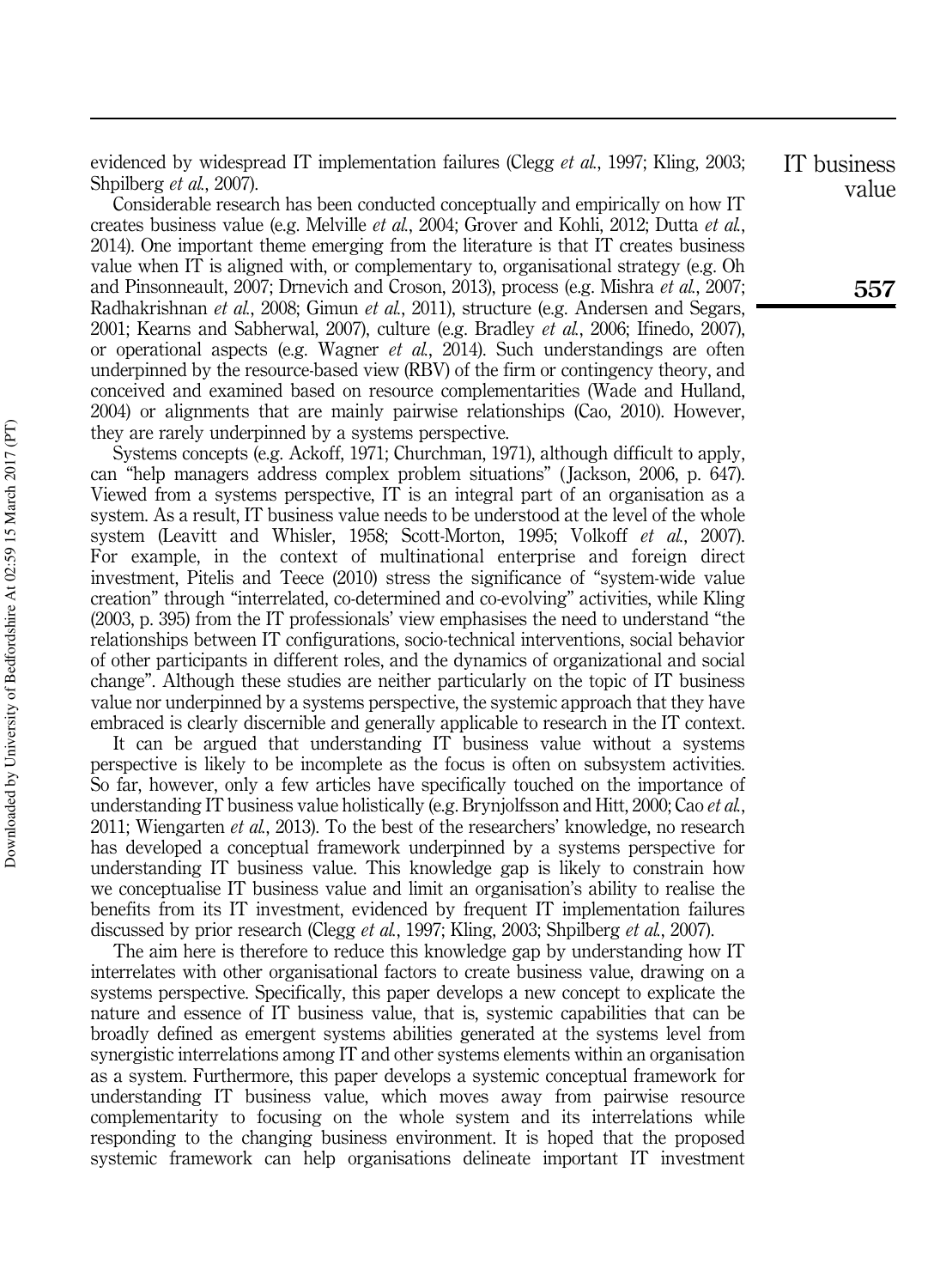considerations and the priorities that they must adopt to create superior IT business value.

The remainder of this paper proceeds as follows. The next section provides a review of the literature on systems concepts and IT business value, emphasising the need for understanding IT business value systemically. The subsequent section develops the concept of systemic capabilities; based on which, propositions regarding IT business value are developed. An example of how an organisation creates IT business value is then presented to provide provisional supporting evidence for the research propositions. The paper concludes with contributions to research and practice, and limitations and directions for future research.

# 2. Literature review

In order to establish the need for understanding IT business value systemically and lay the foundation for further discussion and conceptual development, this section builds on systems concepts to understand the key characteristics of IT business value and critique literature on IT business value. To begin with, the systems concepts used in this research are defined.

# *2.1 Systems concepts and IT business value*

An organisation can be viewed as a system composed of interrelated subsystems or systems elements such as organisational members, strategy, structure, process, culture, and IT, separated by a boundary from its environment.

A system has the following qualities. The behaviour of each element of the system has an effect on the behaviour of the whole; the behaviour of the elements and their effects on the whole are interdependent; and each element of the system is affected by at least one other element in the system (Ackoff, 1981). As a result of the interrelations among systems elements, novel properties will emerge at the level of the whole system, which are not present in the elements (Ackoff, 1971; Churchman, 1971).

From this view, an organisation's IT business value is the behaviour of the whole system rather than that of systems elements, such as the pairwise relationship between IT and another organisational factor. Consequently, understanding IT business value based on pairwise relationship seems to be extremely problematic since systems properties emerge only at the level of the whole rather than at the subsystems level. It can be conjectured that in order for a system to perform well, IT and other systems elements need to work together synergistically to generate certain systems-level properties. This conjecture provides the basis for examining how extant research understands IT-related synergies and IT business value.

### *2.2 IT-related synergy and IT business value*

The concept of synergy has been used to understand how business value can be created from the relationship between IT and another organisational factor. In the IT context, synergy refers to the joint result that can only be obtained when IT and another organisational factor work together at either the corporate or business level. A number of studies recognise that IT-related synergies can be created in the forms of organisational capabilities and their performance impacts at the corporate level (e.g. Tanriverdi, 2006; Ravichandran *et al.*, 2009; Tanriverdi and Uysal, 2011). For example, Tanriverdi (2006), based on a sample of 356 multi-business Fortune 1000 firms, demonstrates that super-additive value synergies can be created from the use of

558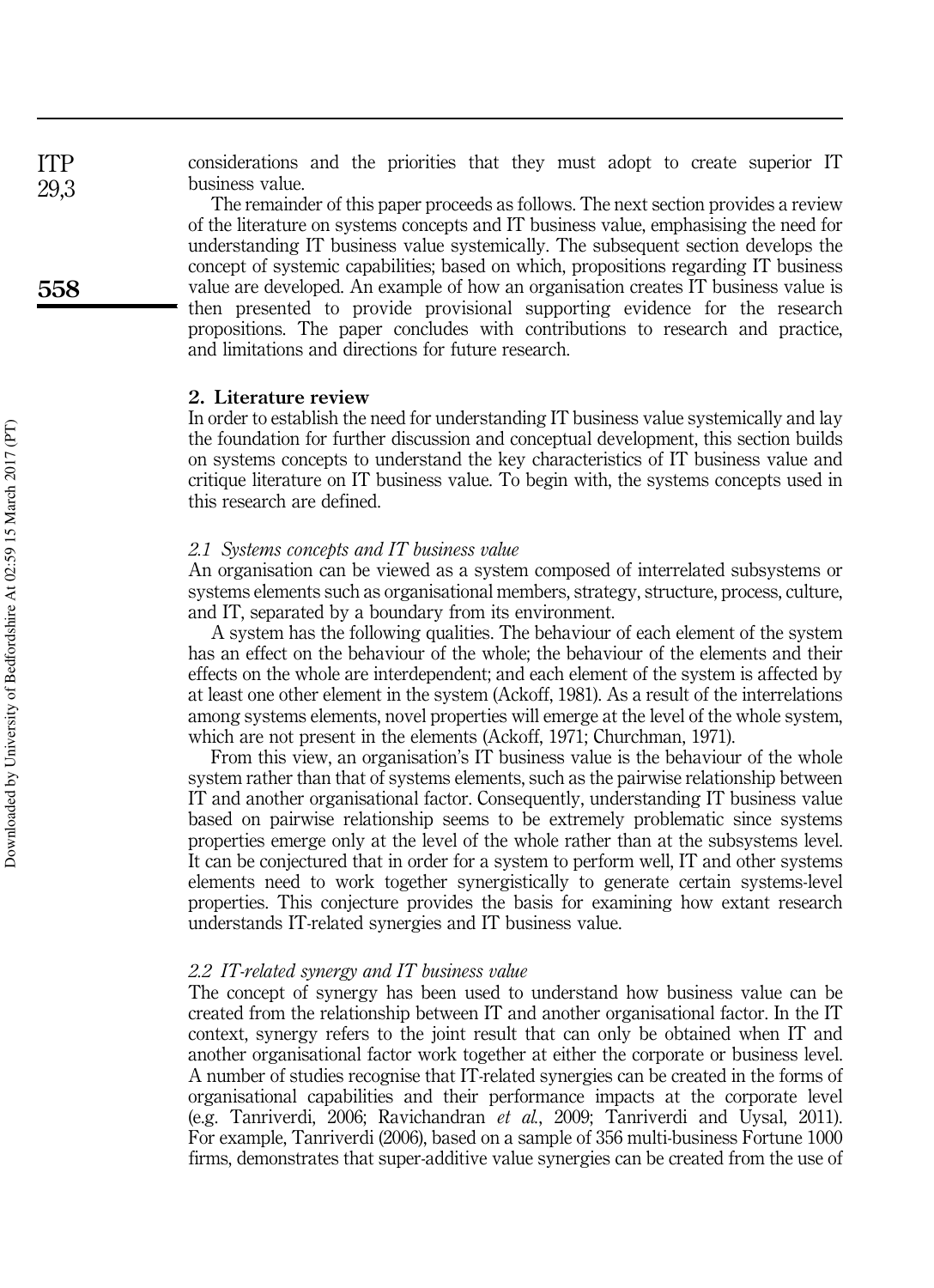a complementary set of IT and management processes to have a significant impact on corporate performance. Another area where cross-business synergies can be created from integrating IT and IT management processes is in mergers and acquisitions (Tanriverdi and Uysal, 2011). However, in the multi-business context, research on IT-related synergies and their forms remains limited.

At the business level, several authors have also used synergies to refer only to the capabilities created from combining IT and another organisational factor within an organisation to understand IT's impact on organisational performance (e.g. Nevo and Wade, 2010; Roberts and Grover, 2012). Roberts and Grover (2012), for instance, show that "knowledge creating" synergy can be derived from the interrelation between a firm's web-based customer infrastructure and its analytical ability while "process enhancing" synergy can be obtained from the interrelation between a firm's coordination efforts and its level of information systems (IS) integration; these synergies in turn will impact the firm's competitive activity.

Similarly at the business level, though without explicitly using the term synergies, a large body of research has conceptualised and empirically examined IT business value based on pairwise alignment or complementarity between IT and strategy, IT and structure, IT and process, or IT and culture (Cao, 2010). A common theme emerging from these studies is that when IT and another organisational factor are aligned or complementary, together they improve organisational performance; when they are misaligned, organisational performance is negatively impacted.

## *2.3 IT business value from the RBV*

To underpin research on IT business value, the RBV has been widely used to understand the origins of superior performance reflecting underlying efficiency differences across firms (Leiblein, 2011). While a firm's resources could be defined as tangible and intangible assets (Wernerfelt, 1984), resource heterogeneity, "one of the cornerstones of resource-based theory" (Helfat and Peteraf, 2003, p. 997), describes how a firm can capture more value than its rivals (Barney, 1991; Ambrosini and Bowman, 2009). From the RBV, IT can rarely be heterogeneous (Doherty and Terry, 2009); but when IT and another organisational factor are complementary, together they are because the joint use of assets is value enhancing (Teece, 2007) and synergistic (Eisenhardt and Martin, 2000). For example, heterogeneity and thus business value are seen to be created when IT combined with organisational strategy (Eisenhardt and Martin, 2000; Teece, 2007), with organisational processes (Ray *et al.*, 2004), or with a firm's innate structural and/or cultural factors (Barney, 1991; Lado and Wilson, 1994; Miller, 2003). The RBV has provided a powerful explanation of how IT business value might be created from the joint effects between IT and another organisational factor. However, one of the main problems of the RBV is: "it concerns parts of strategies rather than wholes; and it embraces elements more than complementarities or relationships among those elements. As a result we are far from understanding what it takes for a company to effectively develop and implement a comprehensive strategy" (Miller, 1996, p. 508). Moreover, the appropriateness of using pairwise relationships as the basis to understand IT business value has been questioned and the need for a holistic approach is emphasised (e.g. Brynjolfsson and Hitt, 2000; Cao *et al.*, 2011; Fink, 2011; Wiengarten *et al.*, 2013). Fink (2011), for example, argues that these pairwise approaches are reductionist and only partly capture the complex forms of the interrelation to create IT business value. From a systems perspective, "they focus on parts of problem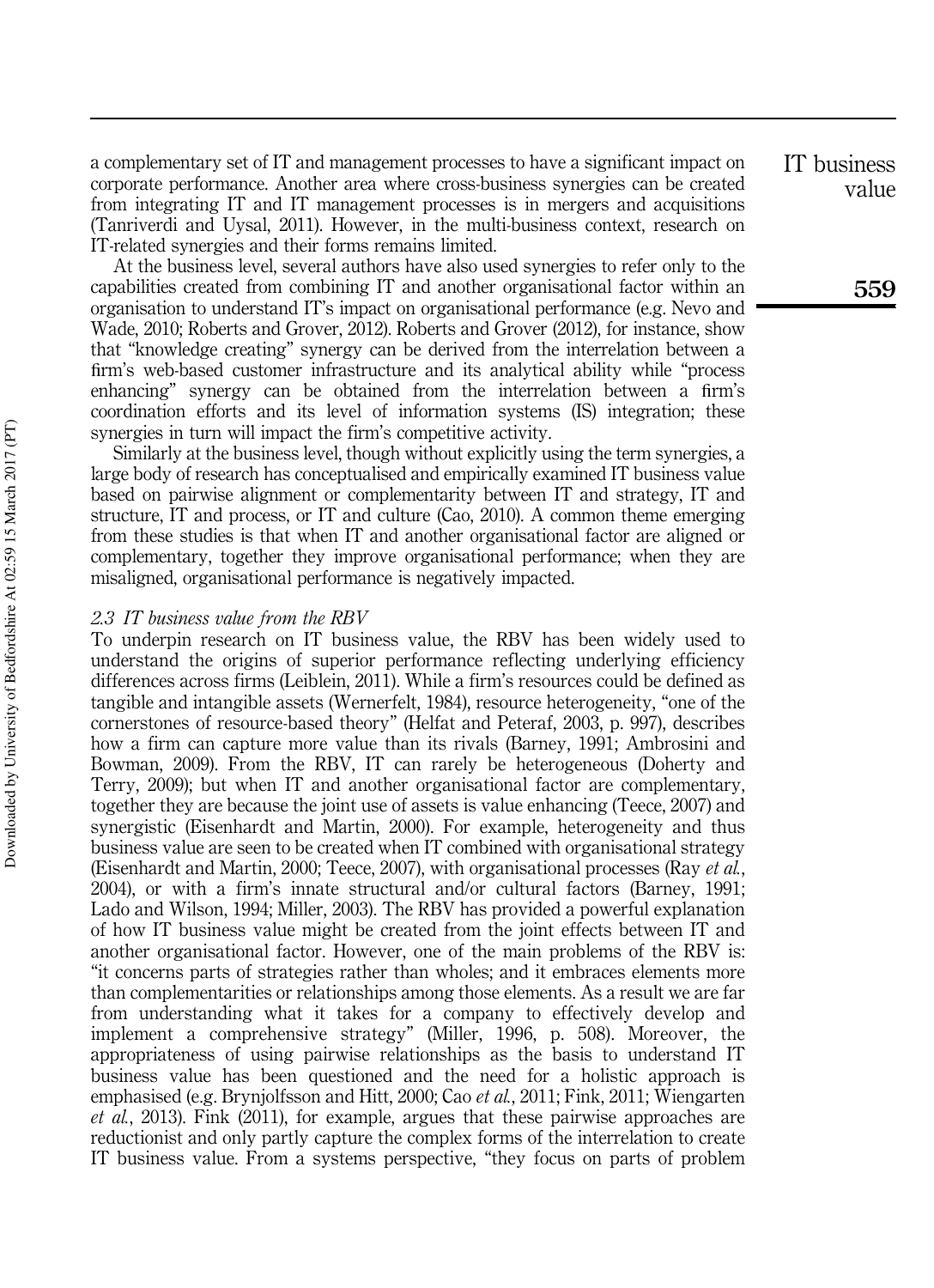situations rather than the whole, they take little account of the interactions between parts" ( Jackson, 2006, p. 647). All these call for a more holistic view to further advance understanding of IT-related synergies and IT business value at the systems level.

### *2.4 Systems emergent properties and IT business value*

Systems perspectives encourage looking at organisations or other entities in terms of wholes that exhibit emergent properties or synergies, which are not present in the elements of a system (Ackoff, 1971; Churchman, 1971), or could not be fully explained by systems elements (Goldspink and Kay, 2010). The notion of emergent properties was sketched in the eighteenth and early nineteenth centuries (Ablowitz, 1939), which asserts that "the whole is more than the sum of its parts" based on two assumptions. The first is that there are different levels of existence: from the simpler (or lower level) elements to the more complex (or higher level) wholes that are composed of simpler elements and wholes. Second, new properties will be generated from the togetherness of or the relations between these elements, which are not deducible or predictable from the nature of the elements. Thus emergent property, which is essentially novel and non-additive, could be distinguished from "resultant" property, which is the additive combination that can be "foretold exhaustively from the individual elements" (Ablowitz, 1939). Similarly, Laszlo and Laszlo (1997, p. 9) suggest that "an emergent property is marked by the appearance of novel characteristics exhibited on the level of the whole ensemble, but not by the components in isolation. There are two important aspects of emergent properties: first, they are lost when the system breaks down to its components – the property of life, for example, does not inhere in organs once they are removed from the body. Second, when a component is removed from the whole, that component itself will lose its emergent properties – a hand, severed from the body, cannot write, nor can a severed eye see".

Thus, drawing on a systems perspective, there are fundamental issues related to understanding IT business value based on the synergies generated from pairwise relationships. A systems perspective suggests that IT business value is the behaviour of the system rather than that of the parts. It is the combined result from the interrelations among IT and other systems elements, which is not present in IT or other systems elements alone. Moreover, synergies generated from pairwise relationships are the behaviour of a part of the system rather than of the whole system. Thus, it is very unlikely and unconvincing that the behaviour of a system could be adequately analysed based on the effects of pairwise relationships.

### *2.5 Human agents and their role in shaping systems emergent properties*

In addition, to understand emergent properties in the IT context, it is necessary to recognise the characteristics of emergent properties in organisational systems. Goldspink and Kay (2010) suggest that the range and type of emergent properties in an organisational system are affected by people, represented by different agents such as decision makers, within the system because they have the ability to distinguish "self" from "other", to change the rules of interrelations within the system, and thereby to reflexively interrelate with the systems environment. Furthermore, human agents cannot be expected to behave entirely rationally on economic grounds. For example, it is possible that a group of powerful people within a system tend to maintain power imbalances among different groups of people; the resultant emergent properties of the system can therefore be "good" or "bad" (Weetman, 2009). It follows that IT business

560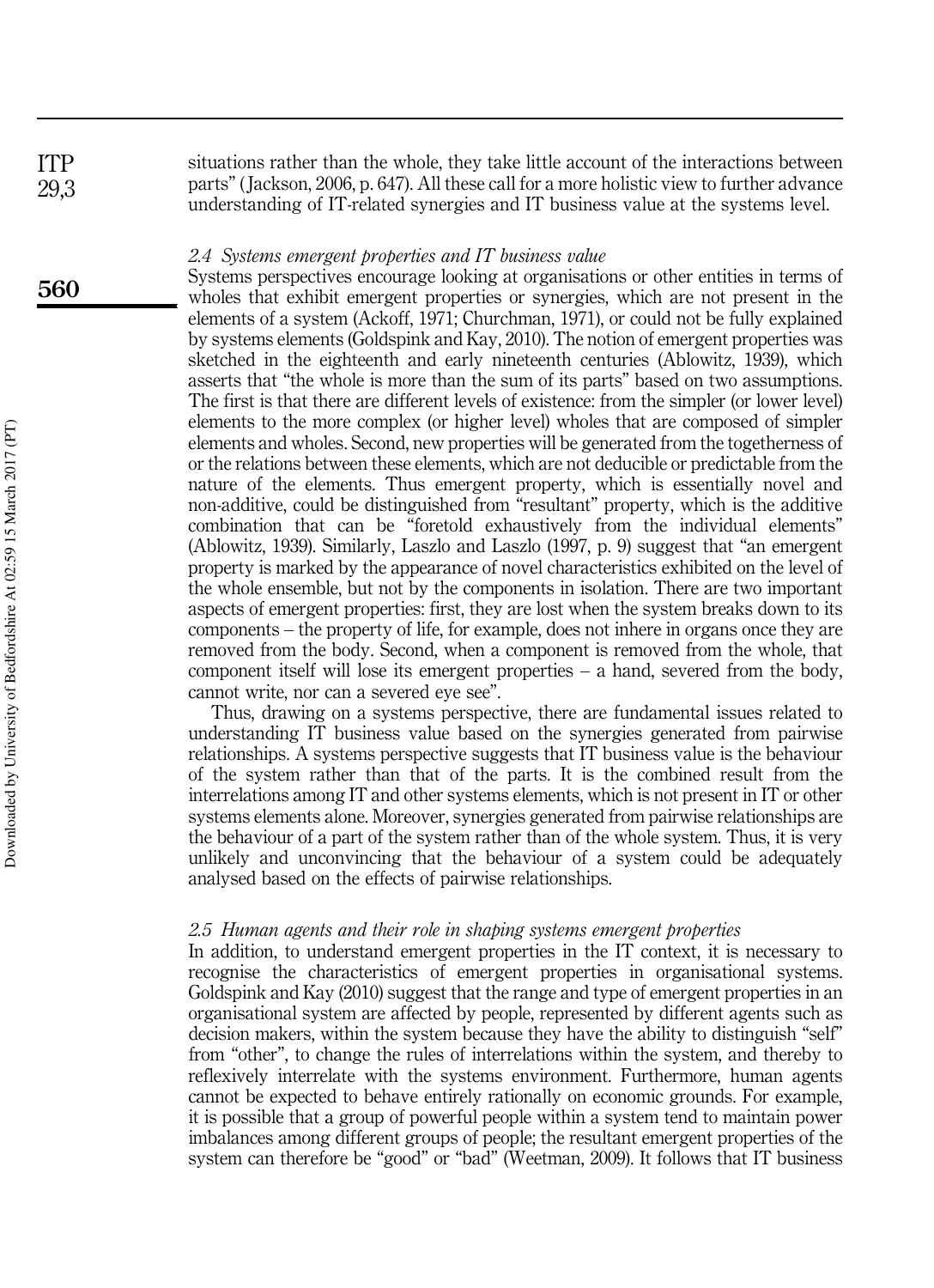value will depend on how the human agents of an organisation purposefully interrelate within the organisation and with its environment by, for example, developing business strategies that are supported by organisational structure, processes and culture, and enabled by various IT systems. Then the organisation's unique interrelations shaped by the decisions and knowledge of the human agents (Conner and Prahalad, 1996) will lead to distinctive emergent systems properties that in turn will affect how the organisation realises business value from its IT investment. This may explain why different firms in an industry have differential IT impacts on organisational performances (Conner and Prahalad, 1996; Brynjolfsson, 2003) as each firm is likely to have varied interrelations among its IT and other systems elements, affected by its unique managerial behaviour. Thus, emergent properties of a system tend to be system specific rather than generic.

## *2.6 The dynamic nature of systems emergent properties*

Furthermore, from the open systems perspective (Von Bertalanffy, 1950), a system's emergent properties are dynamic instead of static, as the system assimilates inputs from its environment and is self-organising (Midgley, 2000). In order for the system to function effectively, it needs to adjust internal relationships between its elements to respond to the changing patterns of external environmental factors. Thus, the emergent properties of the system are likely to change over time: emergent property A of the system at time  $T_1$  based on specific interrelations within the system and with its environment will change to emergent property B at time  $T_2$  when new patterns of systems interrelations are formed. Consequently, the system's emergent properties can be either relevant and valuable or obsolete to the system when the patterns of interrelations change over time; they are not a fixed constant but a dynamic function of the interrelations of the system. This suggests that unless the emergent properties of a system are developed and redeveloped over time by configuring and reconfiguring its subsystems to enable the system to effectively respond to the pressures from its environments, the system is doomed. The dynamic nature of systems' emergent properties and the importance of managing this dynamic feature cannot be overstated.

In summary, the literature review suggests that understanding IT business value by examining subsystems relationships is unable to capture and explain the complex nature of IT business value that is derived from systems' emergent properties. Systems concepts such as wholes and emergent properties are appealing; however, in order to understand IT business value holistically, significant conceptual advancement is required as no research has yet conceptualised IT business value at the organisational level based on a systems perspective.

# 3. Theoretical development

Having argued that IT business value is related to the complex nature of a system's interrelations between IT and other systems elements and with the systems environment, this section understands IT business value by introducing the new concept of systemic capabilities to emphasise the importance of the emergent properties of a whole system.

### *3.1 The concept of systemic capabilities*

In this research, systemic capabilities are defined as the emergent systems abilities generated at the systems level from the synergistic interrelations between IT and other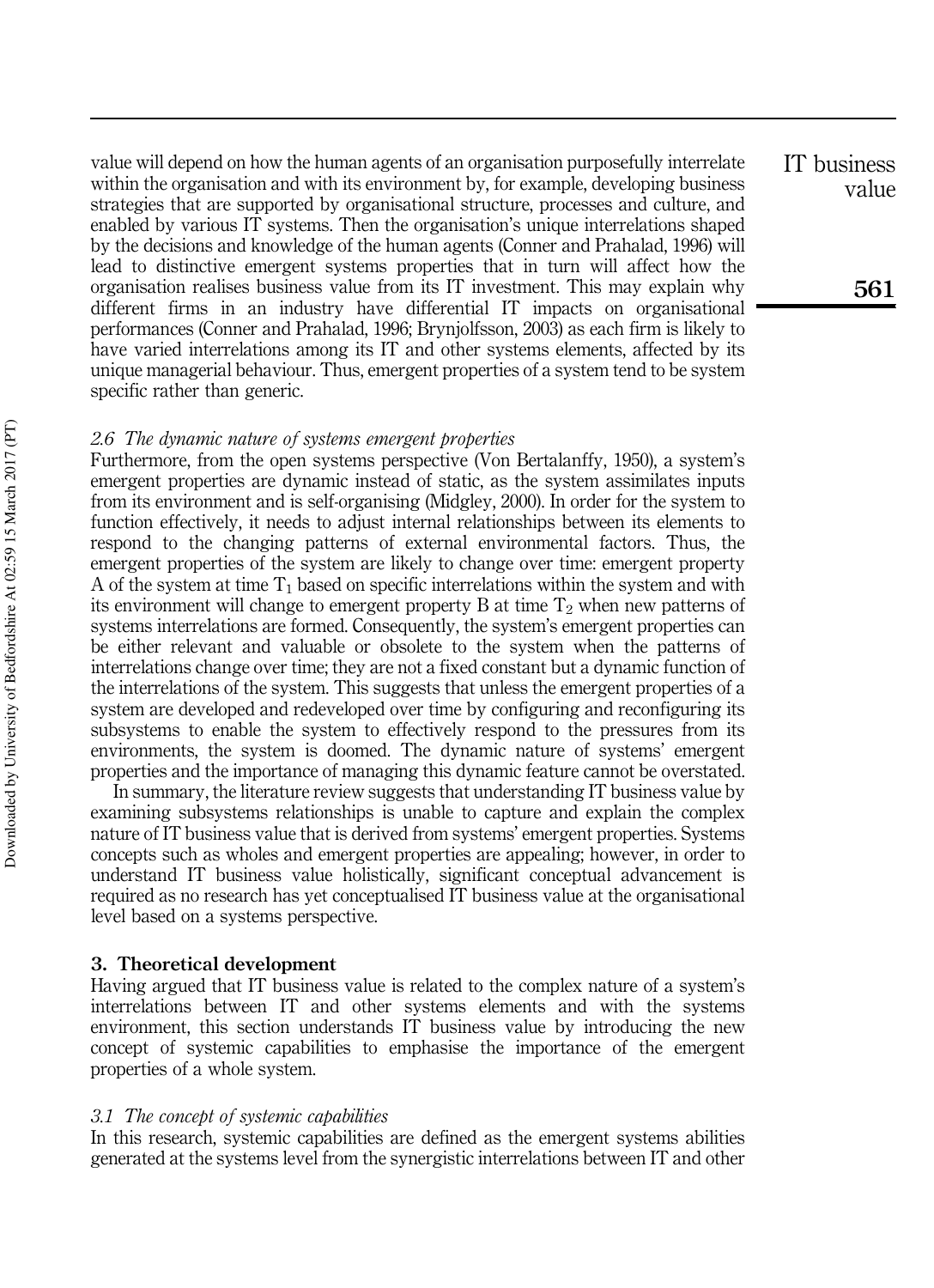systems elements within an organisation as a system. Systemic is used in the sense that an organisation is understood as a system composed of systems elements or subsystems, such as people, IT, strategy, structure, process and culture; and that the focus is the whole system and how the subsystems interrelate and are affected by purposeful human actions. The concept of capabilities is adopted from the dynamic capability view evolved from the RBV to generally refer to "the capability to sense opportunities, the capacity to seize opportunities, and the capacity to manage threats" (Augier and Teece, 2009, p. 412), such as customer-sensing capability and customerresponding capability (Roberts and Grover, 2012) and innovation capabilities (Lawson and Samson, 2001). It also refers to the ability of the system and especially the decision makers of the system to "purposefully create, extend or modify" (Helfat *et al.*, 2007) or "integrate, build, and reconfigure" various subsystems' functions or competencies to respond to the pressures from the systems environment (Teece *et al.*, 1997). Therefore, capabilities can refer to both processes and abilities (Ambrosini and Bowman, 2009), such as problem-defining and problem-solving routines (Bitar and Hafsi, 2007). Such capabilities are the likely sources of superior business value; however, they do not necessarily translate into actualised business value (Bitar and Hafsi, 2007; Ambrosini and Bowman, 2009).

To understand systemic capabilities, the human agents, decision makers in particular, within a system must be placed at the centre of the discussion as they play a significant role in shaping the systems interrelations by purposely (re)configuring its subsystems with the changing business environment. Since decision makers vary in their ability to manage the complex interrelations, depending on their motivation, skills, and experiences (Zahra *et al.*, 2006); different systems are likely to have different systemic capabilities and therefore different performances (Leiblein, 2011). It can be expected strong systemic capabilities will be developed when a system's decision makers are able to accurately sense changes and opportunities in environmental factors such as technology, customer and competition, and are able to make effective decisions and develop well-conceived strategies, enabling processes to allow IT and other elements within the system to work together synergistically.

In summary, systemic capabilities are:

- emergent properties generated from synergistic interrelations among a system's elements;
- novel features exhibited only at the level of the whole system but not by the elements in isolation; and
- dynamic rather than static, affected by unique human behaviour and how the system interrelates internally and externally with its environment.

Furthermore, this paper's view of IT business value based on the concept of systemic capabilities appears to resemble one seminal research on IT business value conducted by Wade and Hulland (2004). Based on the RBV in general and resource complementarities in particular, they focused on the relationship between IS resources (interchangeably IT in this paper) and competitive positions and performance. They examined the potential impact of key IS resources in terms of six resource attributes and developed eight sets of propositions. Of particular relevance to this paper, they highlighted the moderating effects of organisational factors (such as top management commitment to IS, organisational structure, and corporate culture) and environmental factors in creating IT business value. While this research also

562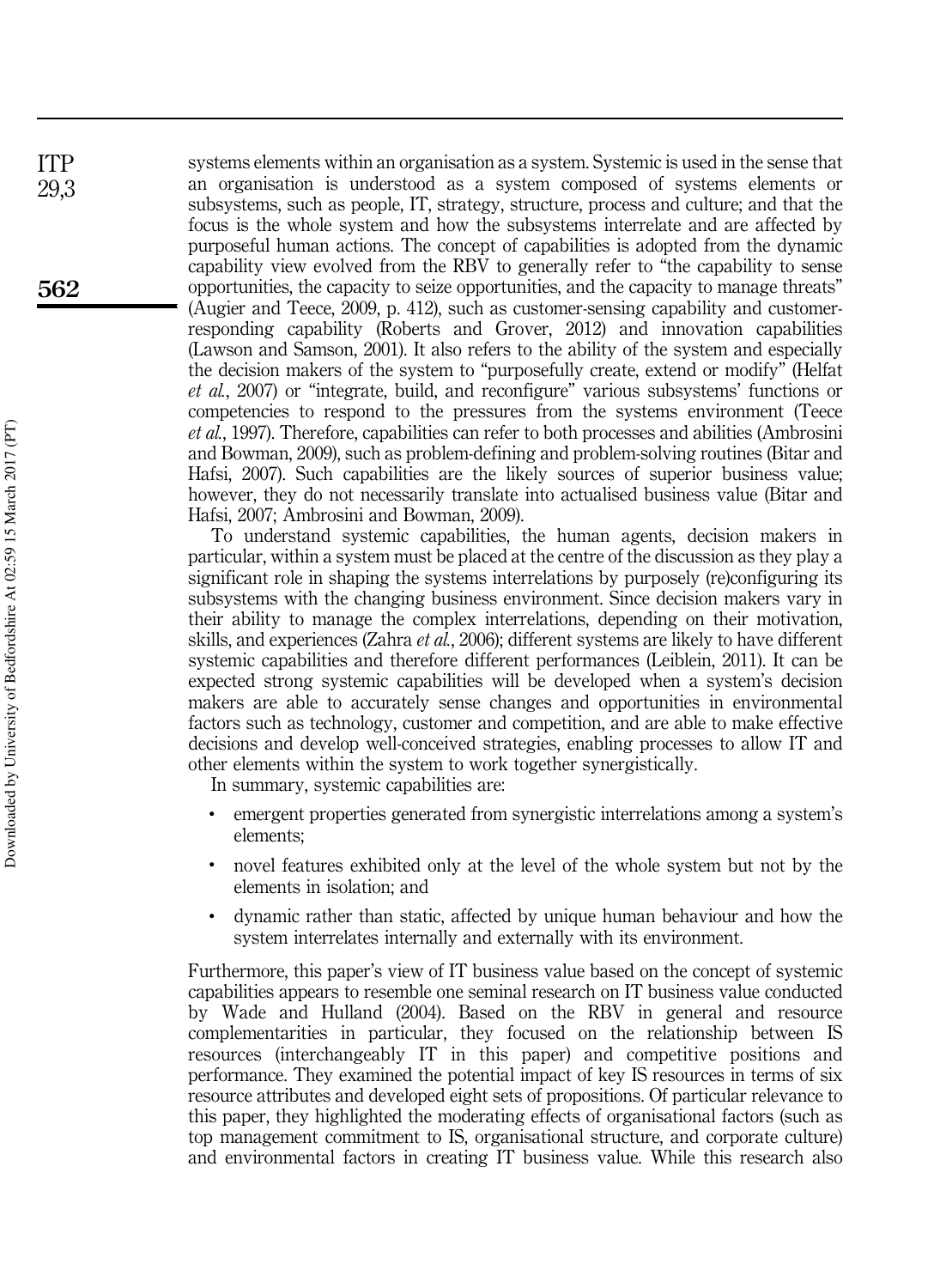recognises the importance of organisational and environmental factors and emphasises the role of human agents, including but not limited to key decision makers, in creating IT business value, this research focuses on systems interrelationships and the resultant systemic capabilities; this moves away from resource complementarities or pairwise relationships. While organisational and environmental factors are likely to moderate how IT creates business value, the concept of systemic capabilities could be used to conceptualise other conceivable possibilities at the systems level, which could be explored in future research. Thus:

*P1.* The more the systems elements work together synergistically, the stronger the systemic capabilities become.

### *3.2 Examples of systemic capabilities as emergent systems properties*

Having discussed the concept and the key properties of systemic capabilities, next several examples follow to further explain why systemic capabilities are higher order or more complex competencies at the systems level that cannot be produced or predicted by the behaviour of IT and other systems elements taken separately (Corning, 2002).

When IT and other systems elements interrelate, they are likely to become "an integral part of all organizing" that is inextricably fused, inherently inseparable, and interpenetrating (Orlikowski, 2007; Zammuto *et al.*, 2007; Orlikowski and Scott, 2008). The resultant systemic capabilities will then turn into assemblages that are not susceptible to being reduced to properties that can be derived from subsystems such as pairwise relationships. However, systemic capabilities may exist in many different forms depending on one's perspective and how the interrelations among systems elements are managed.

For example, from the perspective of the value chain model (Porter and Millar, 1985), it is likely that a company may develop systemic capabilities in the areas of logistic, operations, marketing and sales, service, firm infrastructure, human resource management, technology development and procurement. Based on the idea of balanced scorecard (Kaplan and Norton, 1992), alternatively, systemic capabilities can be understood in terms of financial perspective, internal business process, customer perspective and innovation and learning perspective. Additionally, these systemic capabilities may also be manifested in the forms of "the capability to sense opportunities, the capacity to seize opportunities, and the capacity to manage threats" (Augier and Teece, 2009, p. 412) in various organisational areas. Thus, the concept of systemic capabilities can be applied to any organisational areas to understand the emergent properties resulting from the wholes or the synergistic interrelations among systems elements, which may or may not include IT; though it is inconceivable that any modern business organisations can function properly without using IT as one important organisational factor.

Specific systemic capabilities could be exemplified by analytic capabilities that are rapidly gaining in importance and focus, as organisations address the challenges of meeting increasingly demanding customer expectations, processing big data that is "high volume, high velocity, and/or high variety" (Watson, 2014), and staying one step ahead of the competition. In order for organisations to develop analytic capabilities, IT, business strategy, understanding of customers, a data-driven culture, and organisational processes must be "closely linked" and infused into each other (Lavalle *et al.*, 2011). Another example is innovation capability, which is argued to be

value

IT business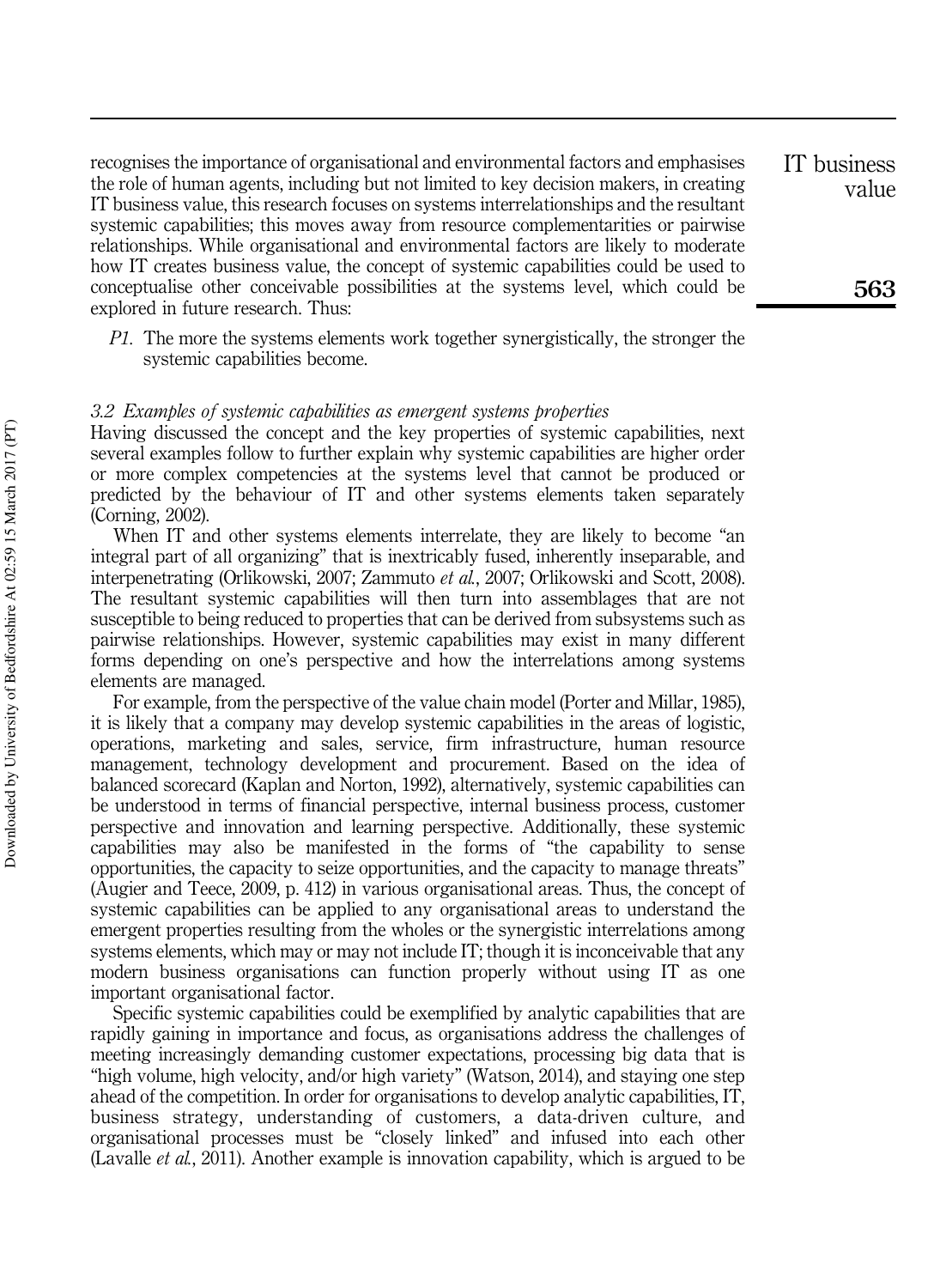developed from the integrative result of a system of seven interdependent elements, namely vision and strategy, harnessing the competence base, organisational intelligence, creativity and idea management, organisational structures and systems, culture and climate, and management of technology (Lawson and Samson, 2001). Other examples of systemic capabilities may include Wal-Mart's capabilities generated from mutual reinforcement among its IT and organisational factors (Brynjolfsson, 2003), and Dell's excellent value chain capability, which is the combined result of the interrelations among its virtual integration enabled by the internet, strategies of built-to-order and direct sales, customer focus, supplier partnerships, mass customisation, and just-in-time manufacturing (Magretta, 1998). The impact of these systemic capabilities can only be adequately understood at the systems level through examining the interrelations among IT and various systems elements: any attempt to understand those systemic capabilities and/or their performance impact based on subsystems relationships is necessarily limited at best and misleading at worst.

## *3.3 IT business value from the perspective of systemic capabilities*

Having defined and explained the concept of systemic capabilities, an organisation's IT business value can now be defined as the organisational level performance impacts (Mukhopadhyay *et al.*, 1995; Melville *et al.*, 2004) of systemic capabilities. When a system's IT and other systems elements work together to the utmost extent, superb systemic capabilities will be generated to greatly improve the system's IT business value.

From the RBV, systemic capabilities of a system can be heterogeneous, thereby to become the source of sustained improvement in performance. If the joint use of assets is already value enhancing (Teece, 2007) and synergistic (Eisenhardt and Martin, 2000), a system's systemic capabilities generated from the subsystems working together are more likely to maximally enable the system to create synergies at the systems level and to realise its IT business value. It can be expected that when a system has well-conceived value-creating business strategies, which are supported by effective business processes and structure, facilitated by reinforcing organisational culture, and enabled by IT, the system can be expected not only to purposefully minimise conflict of interests, frictions, problems, or costs, but more importantly to integrate various subsystems' functions or competencies to create novel systemic capabilities to sense and seize opportunities and to manage threats. However, systemic capabilities are almost certain to be rare since not many organisations may have the ability to develop such capabilities. Nolan and Mcfarlan (2005, p. 96) assert that most firms even "remain largely in the dark when it comes to IT spending and strategy"; then arguably they would be most unlikely to have managed the interrelations among IT and other systems elements to develop systemic capabilities. Similarly, Lim *et al.* (2011) suggest that only a subset of firms has been actively developing IT capabilities and they are more likely to repeat this than firms lacking such experience. Building upon these ideas, it can be argued that an even smaller subset of firms is likely to develop and redevelop systemic capabilities since it is extremely difficult to manage a firm's subsystems in ways they can interrelate synergistically. Prior studies suggest that IT combined with a firm's innate structural and/or cultural factors is socially complex and thus difficult to duplicate (e.g. Bharadwaj, 2000; Miller, 2003; Ray *et al.*, 2004; Teece, 2007); that IT capability is path dependent on prior choices and experiences (Piccoli and Ives, 2005; Lim *et al.*, 2011) and thus is comparatively more inimitable (Bhatt and Grover, 2005); and that unique organisational capabilities created from the interdependence among various organisational factors are impossible to copy

564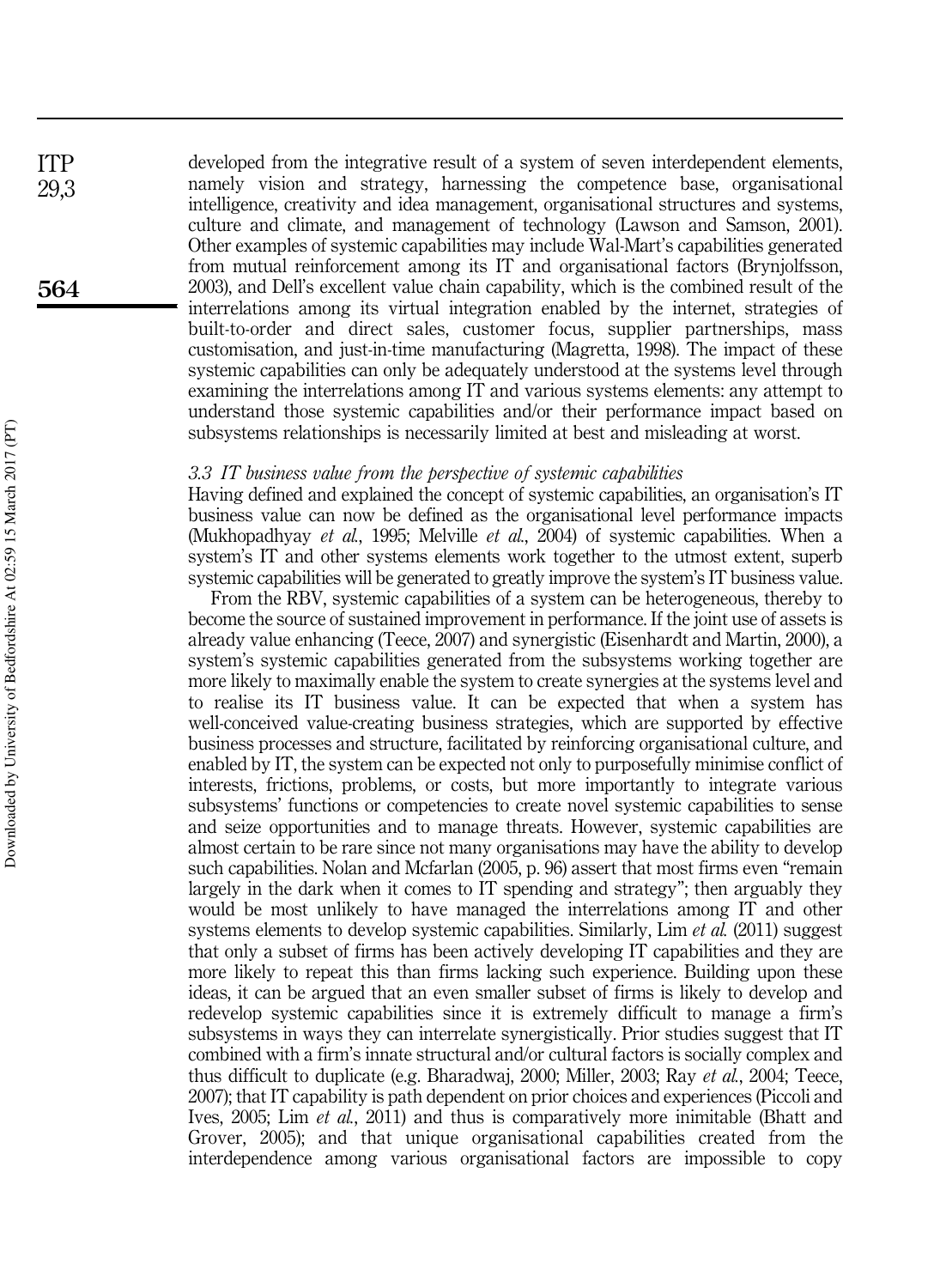because the interrelationship is so complex and ambiguous (Miller, 1996). Along these lines, it can certainly be argued that systemic capabilities are even more heterogeneous since they are the combined results of the distinctive interrelations among a firm's unique business strategy, structure, process, culture, and IT, which are further compounded by reflexive human actions and unique managerial know-how (Peteraf, 1993; Conner and Prahalad, 1996) and the process and interconnectedness of capability development (Dierickx and Cool, 1989). For reasons outlined above, systemic capabilities are seen to be idiosyncratic to a firm.

Furthermore, in order for IT to be a source of sustained improvement in performance, Wade and Hulland (2004), based on prior RBV research, identify two more conditions to be met: appropriability and imperfect mobility. The former refers to who will capture the value that the resource creates; the latter refers to the extent to which the resources can be obtained by competing firms. It can be argued that systemic capabilities will be appropriable in the long term rather than in the short term because systemic capabilities are organisationally complex to develop, taking time to ensure that all key systems elements work together. However, once a firm has developed systemic capabilities, they should allow the firm to significantly improve its effectiveness. It can also be argued that systemic capabilities are perfectly immobile (Peteraf, 1993) since they are system specific rather than generic: they are generated from the distinctive interrelations among a firm's IT, unique business strategy, structure, process and culture, and unique human behaviour.

To recap, the above discussion suggests that systemic capabilities tend to be heterogeneous; consequently, it may be postulated that the more an organisation develops and redevelops its systemic capabilities, the more likely it is to realise superior business value from its investment in IT for sustainable improvement in performance. Thus:

*P2.* Strong systemic capabilities will have a positive effect on an organisation's ability to leverage its IT business value.

Considering the complex nature of systemic capabilities and the uniqueness of every organisational context and the behaviour of the human agents, no simple prescriptions as how an organisation should (re)develop systemic capabilities for creating IT business value can be offered. However, unless organisations take steps to focus on creating synergistic emergent properties at the systems level, it is unlikely that they will be able to develop strong systemic capabilities to realise superior IT business value. Building on the research conducted by Lim *et al.* (2011) regarding developing IT capabilities, it can be similarly expected that organisations that have been actively developing systemic capabilities are more likely to be successful than those that lack such experience in creating business value from their IT investment.

# 4. An example of leveraging IT business value through developing systemic capabilities

To support this paper's argument and further illustrate the concept of systemic capabilities as a source of IT business value, an IT project participated in by the authors in a UK university is used to demonstrate and explain the complexity of how IT interrelates with organisational factors to create synergy and leverage IT business value. This example is also used to provisionally test the proposed research propositions.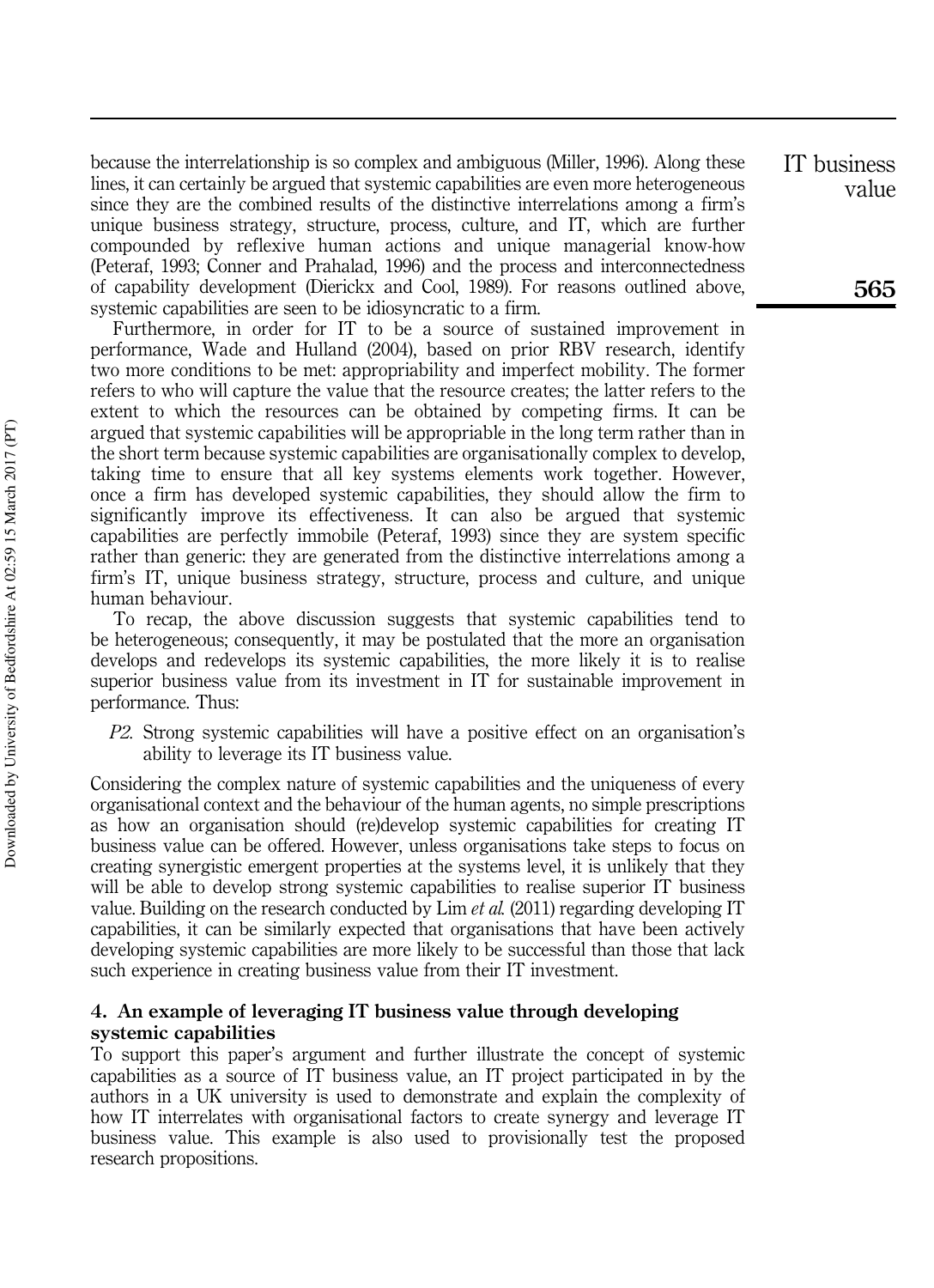#### *4.1 Background information* ITP

The example presented is about using emerging IT in a UK university (BS as its anonymous name) to track and manage student engagement. The project was concerned with the organisation-wide development and deployment of an intelligent student engagement system (SES).

As IT forms an essential and integral part of modern organisations, BS has been seeking to use IT to achieve its strategic goals and deliver its core services. To enhance student experience and manage student engagement in their academic study more effectively and efficiently, BS valued the role of IT and decided to look at better ways of managing student engagement using innovative IT. It was hoped that the use of IT would support BS's key initiative of identifying students at risks of disengagement or drop out who might need more help and support through their studies to ensure they fulfil their academic goals and enhance their experience. Thus, BS commissioned a project to produce a system which would provide data-driven insights into crossfunctional analysis and effective student engagement. Working with an industry leader in the fields of business intelligence (BI) and data warehousing, BS came up with a SES. Data input came from a number of online and offline sources. Fixed digital tracking devices were positioned in lecture theatres and seminar rooms across the university campuses to collect student engagement information. This information was then communicated back to a central database within BS. Users could access student tracking data via a SES dashboard.

However, the initial SES developed through the commissioned project had many limitations at the time it was implemented. Consequently, it was further improved with the support of two Jisc grants and additional internal funds two years after its implementation.

From a systems perspective, BS's SES is an important part of the whole BS-as-a-system consisting of the following elements:

- IT this is related to all IT systems used or to be used. In the context of SES, technologies include RFID devices, Oracle database, data warehousing, Oracle BI platform, bespoke BI tools, etc. Student tracking data are from almost all areas of student learning activities.
- People this involves all human agents, their roles and the ways that they interact, and the impact of their behaviour. A systems analysis of stakeholders showed that a very diverse group of people are involved as direct and indirect SES users or participants, including senior managers, faculty managers, academic staff, student engagement managers, students.
- Process this is related to the processes involved in student management in general and student engagement management in particular. SES aims to facilitate and support a student engagement management process which was complex and dynamic in nature.
- Strategy this includes BS's overall strategy for student experience and IT strategy, including the specific strategies for the student engagement management systems.
- Structure this is related to BS's management structure in general and student management structure in particular. The system's structure affects the SES governance structure, thus would have significant impact on the system's value.

566

29,3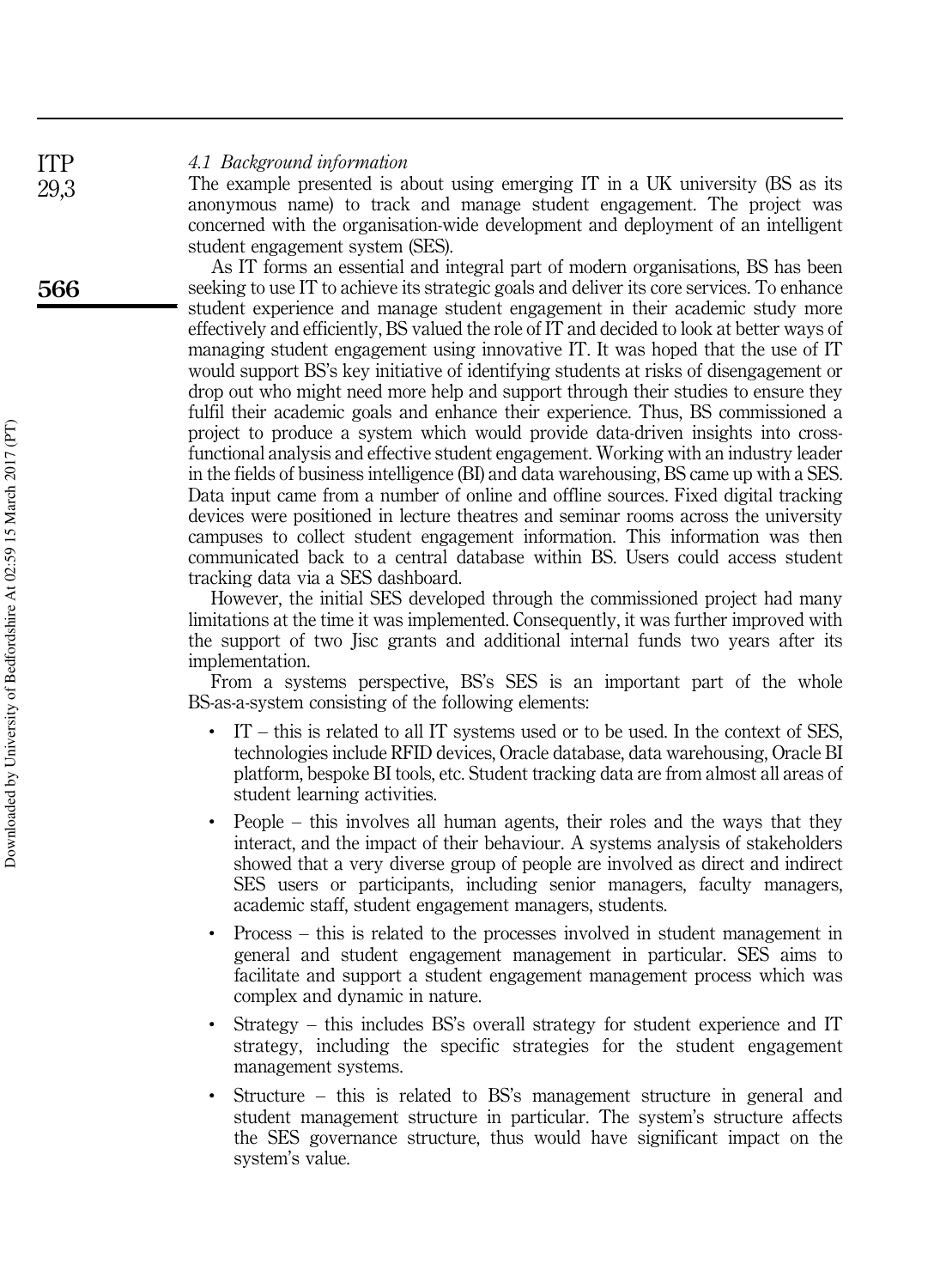Culture  $-$  this refers to the organisational culture and how it supports and facilitates the delivery of overall organisation mission and goals. Culture can be an enabler or barrier to the development of systemic capabilities. In the context of SES, this paper's focus is to what extent student management decisions are made based on data-driven insights gained from the system.

Considering that SES is an integral part of the whole of BS, it is expected that effective student management in BS depends on the emergent properties resulting from the interrelation between all key systems elements of BS rather than that of SES in isolation. Before demonstrating whether SES interrelates with organisational factors creates synergy and IT business value, the research methods used to improve the initial SES is described next.

### *4.2 Research methods*

An action research approach was used, which was an iterative process involving researchers and practitioners acting together on a particular cycle of activities, including problem diagnosis, action intervention, and reflective learning (Avison *et al.*, 1999). The action research aimed to deliver an improved SES with the support provided by two Jisc grants and BS internal funds. Two of the authors were the key actors in the action research. One was the project leader aiming to improve the initial SES and was mainly responsible for developing an improved SES with BI dashboard; another was the project investigator and mainly responsible for evaluating the impact of the improved SES from a systems perspective.

*Problem diagnosis* – *identifying problems of the initial SES*. Equipped with a systems perspective, the main aim of the diagnosis was to have a comprehensive understanding of BS as a system and identify the problems with the initial SES developed about two years ago with an intention to improve its business value. A university-wide survey (50 responses), one focus group with staff, one management think tank meeting, and six interviews were carried out with various stakeholders of the SES project.

*Action intervention* – *developing the improved SES*. During this phase, the project team worked closely with internal and external key stakeholders to develop interventions to improve the initial SES. Based on the evidence of the various empirical data collected in phase one, users and potential users of SES had highlighted three essential requirements for improving the initial SES with BI solutions. Working in partnership with the external IT supplier and other key stakeholders, such as registry, faculty managers, student service, internal ICT service, BI researchers, and academics, the initial SES was improved to have dashboard with BI tools, such as: flexible student engagement measurement index, interactive and personalised dashboard for engagement reporting, and automatic risk alert system.

*Reflective learning* – *evaluating the improved SES*. This phase aimed to understand the impact of the improved SES and critical issues surrounding the successful SES development and deployment in the organisation from a systems perspective. As the action research was underpinned by the systems perspective, the reflective learning was focused on the identification of systemic capabilities and the subsequent IT business value. This phase involved eight interviews with senior and middle managers, a SES user survey (20 responses), one focus group with students, two user observations, three SES business action group meetings, and secondary data analysis of internal documents, meeting notes, verbal and electronic communications with key stakeholders.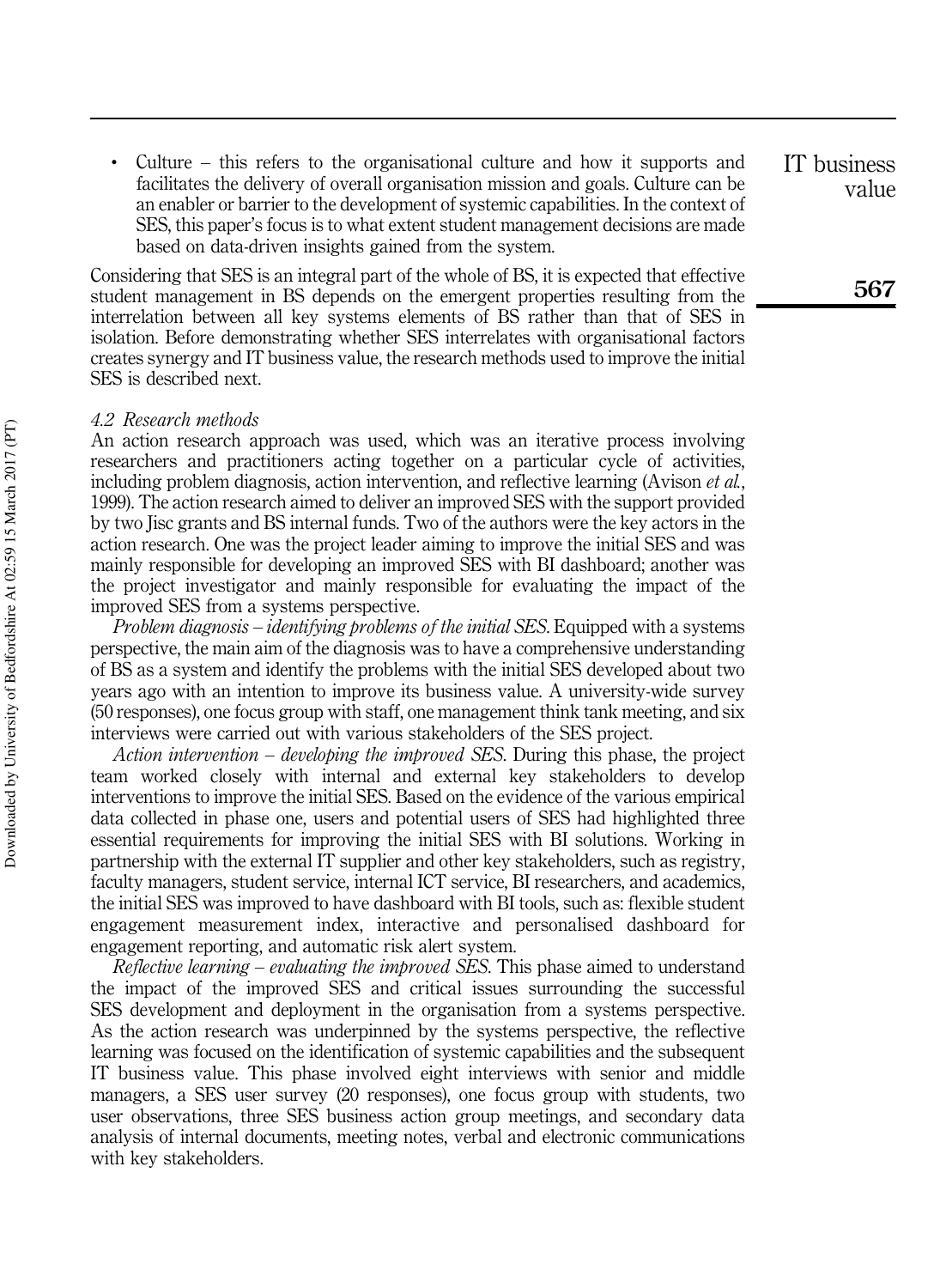Both qualitative and quantitative data were collected during the action research process. The quantitative data were analysed using SPSS to provide an overview of the initial SES usage and limitations (first survey) and the perceived benefits of the improved SES (second survey). Qualitative data collected from interviews, focus groups, and internal meeting notes and documents were analysed using content analysis approach to generate key themes and subthemes that helped improve the SES's functionalities and provided the evidence on the initial impact of the improved SES. The key findings from the action research are summarised as follows to test the research propositions.

## *4.3 Testing the research propositions*

The two research propositions developed in Section 3 will be tested in two stages. First, the findings from the initial SES will show that limited systemic capabilities and thus little IT business value were developed from BS when the system's elements did not work together as a whole. Second, the findings from the improved SES will provide evidence to demonstrate that stronger systemic capabilities and therefore greater IT business value can be developed from BS when the system's elements work together synergistically.

*Initial SES with limited systemic capabilities and business value*. The initial SES went live a few years ago; however, "it served merely as an information source for limited number of users, rather than a decision support environment for achieving transformational changes and enhancing student experience" (quote from BS Jisc project proposal). Based on the evidence of various investigations and assessments undertaken during the problem diagnosis phase (see Section 4.2), it was clear that the initial SES was still in its infancy in terms of realising its full potential as a data source to support evidence-based decision making and strategic planning. One key reason indicated by the investigations was that the system elements discussed in Section 4.1 tended to work in isolation and there was little mutual reinforcement among the systems elements. For example, the system was not known and used by most of its potential users; there was no university-wide recognition and awareness of the initial SES (an SES survey showed that 62 per cent of respondents were not aware of it); the system was developed following an IT-driven approach because "BS IT experts and the external supplier worked collaboratively and produced a workable SES" (BS internal report). As a result, the initial SES was mainly seen and used as a data collecting system for the UK government's student visa compliance regime, while student engagement management was little affected by the initial SES. Besides, there was no organisation-wide IT strategy, IT governance structure, nor associated processes especially developed to leverage the data-driven opportunities provided by the initial SES to improve BS student engagement management.

As a result, the initial SES tended to be a standalone element rather than closely interrelated with other key systems elements. Thus, few, if any, student-engagementmanagement-related emergent properties resulted from BS as a whole system, and very limited business value was created from the initial SES itself as it was considered only as a basic system to collect and record data. Even as an IT system, it "suffered a number of problems and limitations in many critical areas", such as "limited value for higher level support", "poor usability", "speed of system (lack)", "integration with other student data sources", "no method of recording high engagement (to the student achievements)", "checking data quality" (management think tank meeting notes), and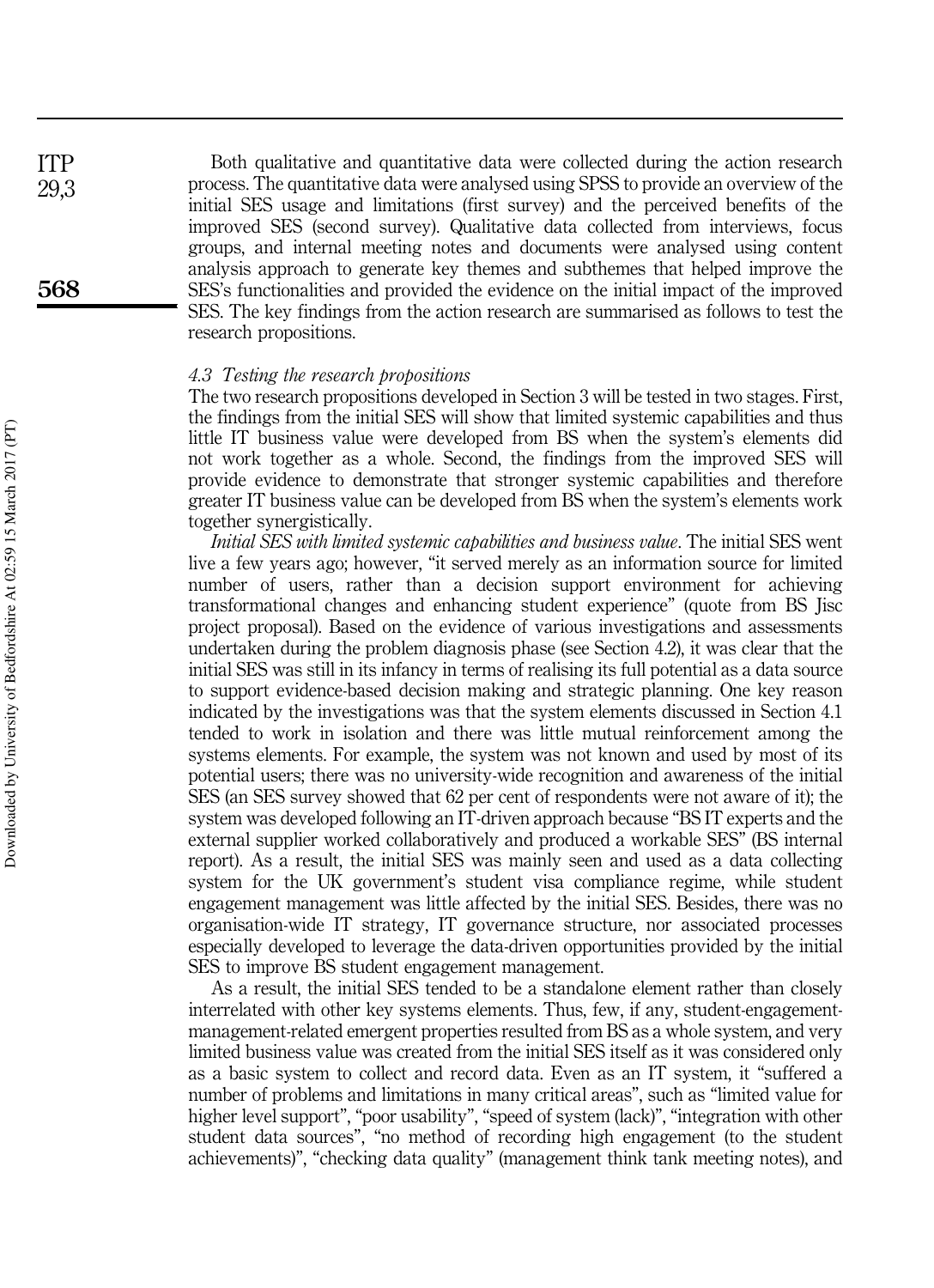needed significant improvement. Arguably, these problems could have been significantly mitigated if a systems perspective had been used to design and develop the system so the interrelationship between the initial SES and other key elements of BS such as users and decision-making processes of BS student engagement management could have been better coordinated.

In summary, the investigations in the problem diagnosis phase undertaken two years after the initial SES implementation indicated that the systems elements did not work together as a whole regarding how student engagement could be managed; thus limited, if any, systemic capabilities in student management were developed; and consequently, limited business value from the initial SES was realised. As argued by Laszlo and Laszlo (1997), the emergent properties, i.e. systemic capabilities that could have resulted from the element working synergistically would be "lost when the system breaks down to its components".

Therefore, this paper's analysis of the initial SES implementation provides evidence to support *P1* and *P2* by demonstrating that limited, if any, systemic capabilities could be developed from a system if the system's elements do not work together synergistically; and that limited systemic capabilities constrain an organisation's ability to leverage its IT business value.

Next, the findings from the improved SES will be used to reveal if stronger systemic capabilities and therefore greater IT business value could be developed from a system when the system's elements work together as a whole.

*Improved SES with stronger systemic capabilities and business value*. Although the initial SES had limited business value, the university-wide investigation indicated that there was a general consensus that SES was potentially very valuable in providing important information in support of BS's strategy and policies (BS Jisc project report). With the appointment of a new senior manager (registrar), the BS senior management team started to realise the potential SES strategic value and the importance of aligning the system with BS's student engagement policies and objectives. After a careful review of potential SES applications, it was clear at that time that the potential strategic, operational, and transformational value (SES internal report) of the system for the institution would be great, although the realisation of the system's value was considered a significant challenge (BS Jisc report). Nevertheless, BS wanted to improve the existing system further and decided to provide appropriate human and financial resources for the project two years after the initial SES's implementation. As part of the effort to improve the SES and realise its strategic value, the project team, including the authors as key members, also applied and received two Jisc grants. These grants supported one of the key principles advocated by Jisc, a holistic approach to realise the strategic value of IT. For example, Jisc's Transformations programme was "aimed at supporting institutional staff across 57 university project's to effect large-scale organisational change, underpinned by ICT, where there is an objective to enhance student experience, improve operational efficiency, and enhance organisational capability for business and community engagement" (Jisc, 2013, emphsis added). Jisc stressed the need for "understanding the HEI as a holistic entity" and considering "its structure, products, operations, technology, and the web of relations tying these together" (Dhugga and Addison, 2011, p. 50).

As a result, the project team adopted a holistic approach to improving SES for better student management. The project activities consisted of many interrelated activities through the action research process including identifying problems, developing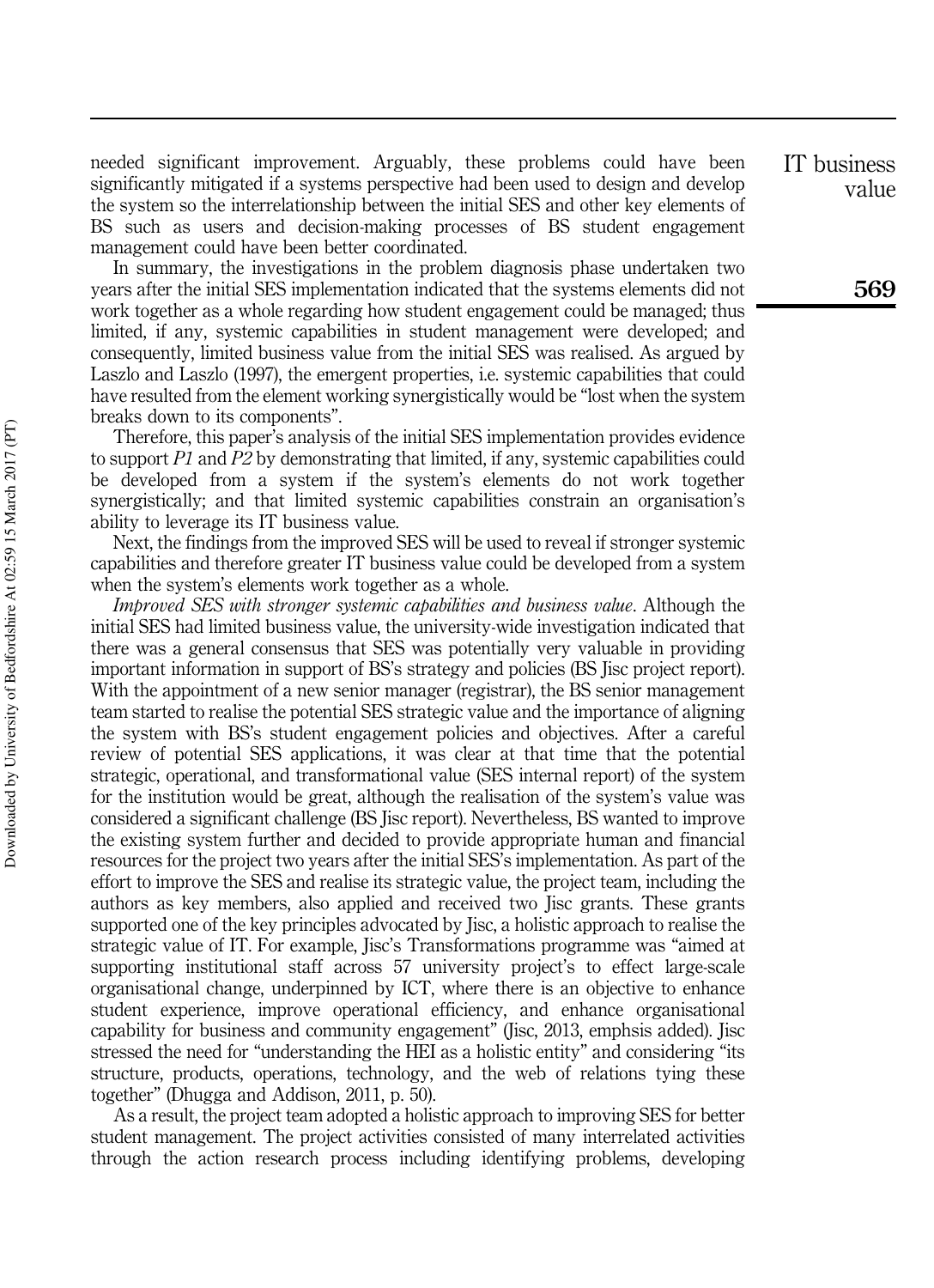inventions, and evaluating initial impacts. Of particular relevance to the current research is how a holistic approach to improving SES was conducted in ways that the interrelatedness and mutual reinforcement among the BS elements had been emphasised throughout the action research process.

For example, during the invention development process, the project team worked closely with internal and external key stakeholders to develop interventions. Understanding the SES holistically, the project team was not just looking for technological interventions, but for the interrelatedness of all key systems elements working as whole in achieving the project objectives, which was one of the key lessons learnt from the initial SES implementation. Thus, in the process of improving the SES, the mutual reinforcement among systems elements was strongly emphasised this time. The project team worked in partnership with the external IT supplier and other key stakeholders, such as the registry, faculty managers, student services, IT service, BI researchers, academics, and students. In addition to human agents working together, the other system elements, IT, strategy, structure, process, and culture, were purposefully shaped or developed by the human agents so they could support each other. For example, the new senior manager (university registrar) set up clear IT strategy and governance structure at the top management level; a think tank session helped to understand the SES improvement requirements and business value; a business action group consisting of all key stakeholders was formed and met regularly during the SES improvement stage; many interviews, a number of surveys and focus groups were carried out to encourage dialogue, communication, and understanding.

The purposefully nurtured interrelatedness of all system elements resulted in clearly discernible emergent systems properties in the area of student engagement management. For example, BS developed a new IT strategy and "there is a real sense of energy and momentum gathering behind the ICT strategy. This will facilitate marked progress and change to deliver a real transformation in the quality of the IT services provided across the university" (quote from BS senior management group meeting minutes). The highlight of the new IT strategy included new IT governance and support for and improvements to student experience (BS internal document from ICT director). The SES management and governance structure were clarified with clearly assigned responsibilities, timetables, and system ownerships. The new IT strategy, new BI strategy, management structure, and stakeholders' closer interactions fostered a stronger sense of data-driven culture in the organisation which resulted in a better use of the insights derived from the SES to improve the student engagement management.

Consequently, stronger capabilities in student engagement management were generated at the organisational level, which are reflected in the following areas:

- The capability to support individual student engagement managers and tutors with real-time and holistic data, so they can make fact-based decisions for effective interventions and be more proactive in taking actions. For example, "Student engagement team can now identify student at risk and set meetings with Personal Tutors, which was not previously possible" (BS Jisc case study report).
- The capability to support BS as an organisation in managing students at risk of disengagement or drop out. For example, "managing a diverse range of over 20,000 students during their academic life in the university has always been a

ITP 29,3

570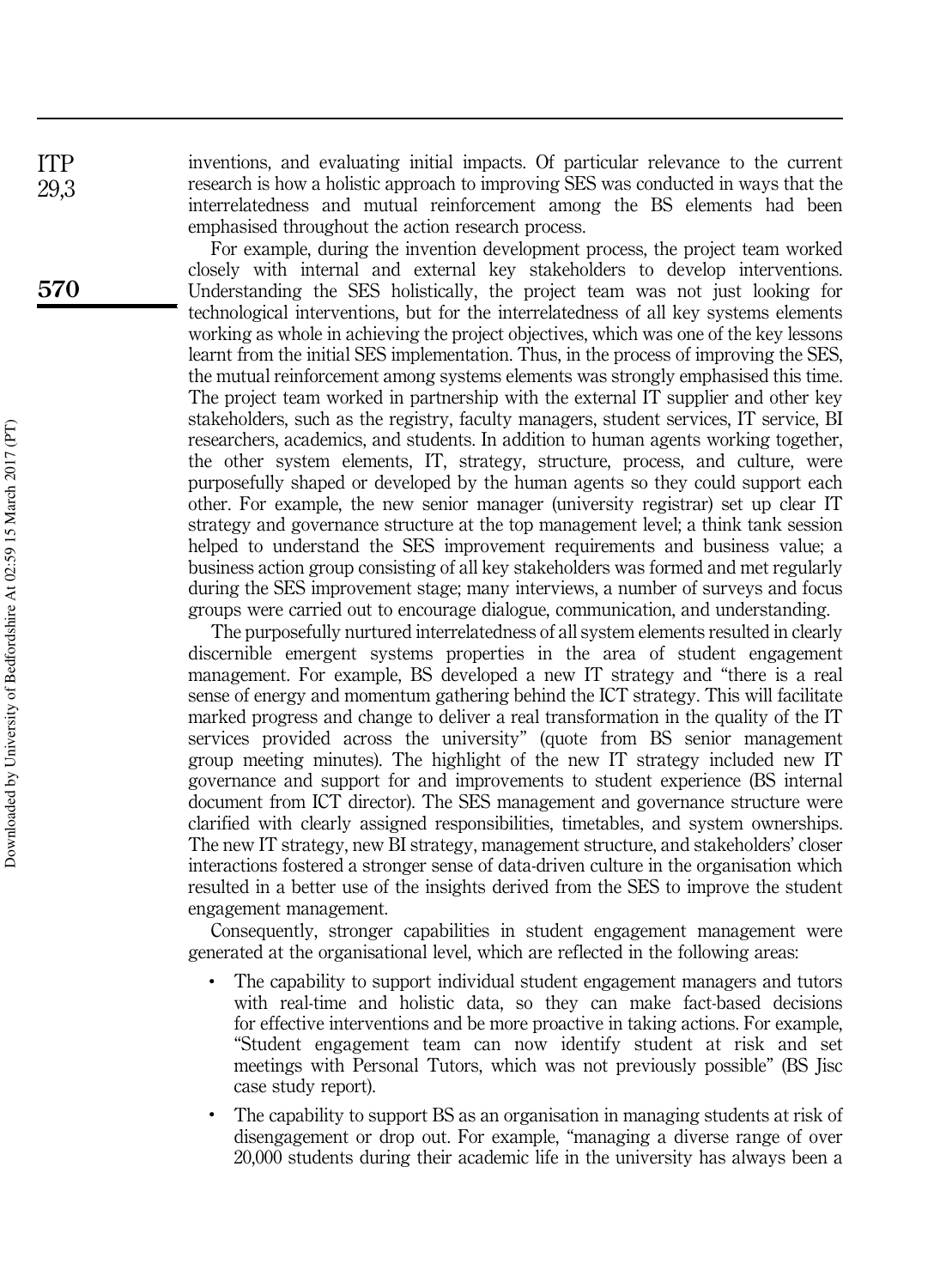challenge as well as a threat because of the government's tough policy on funding and immigration control" (interview of a senior manager). BS has to improve its student retention rate as well as collecting data about international student engagement status. Otherwise, BS might lose its status for recruiting international students and funding if students disengage or drop out. As indicated in BS's two Jisc project reports, SES (IT element) was significantly improved, new IT strategies and management structures were launched, and a new student engagement management team was created with clearer responsibilities and improved tracking and reporting processes. Most importantly, a data-driven culture was gradually created to encourage fact-based decisions using insights generated by SES data.

• The capability to "integrate, build, and reconfigure" various subsystems – "student engagement systems cannot be developed and deployed in isolation" (interview of SES project manager). It affected other BS subsystems ranging from people, process, strategy, and structure. BS was able to have a successful SES in place through integrating various subsystems involving IT systems, management processes, management structure, governance, and student management strategy. These capabilities are the result of a much improved SES that has "become an integral part of BS's overall student engagement management system" (interview of SES project manager) and contribute to "a more efficient and effective student management and better student experience" (interview of a senior manager).

As discussed in Section 3.1, it can be argued that these capabilities are emergent properties generated from the synergistic interrelations among the systems elements and exhibited only at the level of the whole system but not by the elements in isolation. They are also dynamic rather than static affected by the continuing synergistic interactions among the system's elements because new or stronger capabilities will be re-generated as long as the systems elements continuously work together as a whole. For example, BS senior student service managers are still actively seeking new solutions to further improve the system and associated processes; the SES users are also proactively involved in providing feedback. All the system's elements are constantly working together to strengthen the systemic capabilities. The SES is reviewed and subject to further significant improvement in terms of adding new data dimensions and learning analytics tools. For example, BS's IT director and student service director have recently (June 2015) invited a leading IT supplier to demonstrate how to use new Wi-Fi and mobile tracking technology to develop spatial intelligence for student engagement tracking on campus. This indicates that having better realised the business value of the SES, BS now intends to repeat this practice, which is consistent with the view that organisations that have been actively developing IT capabilities are more likely to repeat this practice (Lim *et al.*, 2011).

Therefore, this paper's analysis of evidence collected in the improved SES again has provided evidence to support *P1*: the more the system's elements work together synergistically, the stronger the systemic capabilities become.

To identify the initial impact and value of the improved SES, eight interviews were conducted from which the evidence suggested that BS had realised better business value was in its investment in the improved SES. Various investigations conducted in the action research's reflective learning phase demonstrated the business value of the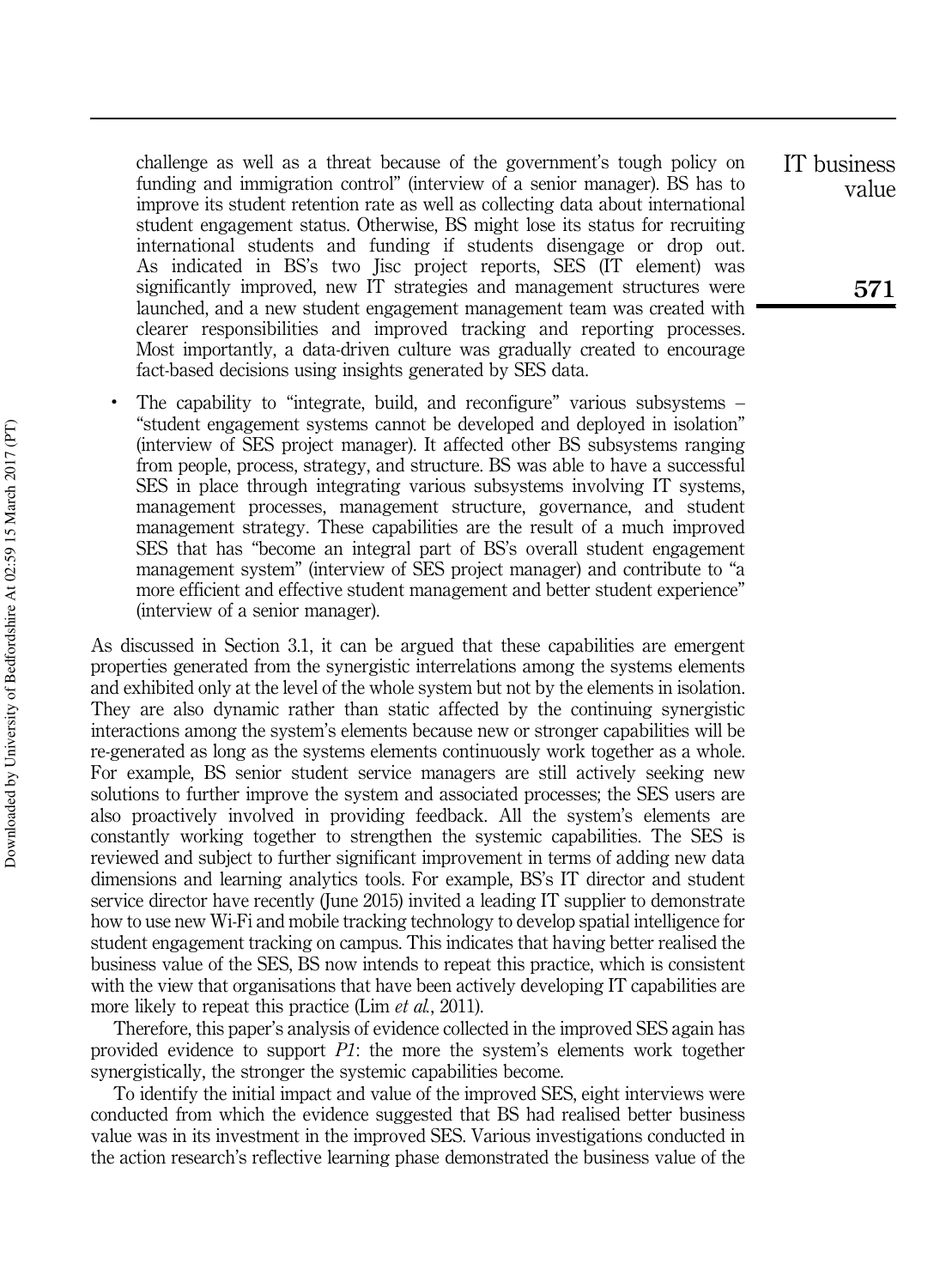improved SES was due to the strong synergies and dynamic interrelations in the organisation. This was evidenced in action items identified by the SES business action group, eight interviews with senior and middle managers, case study reports and videos for the funding body, Jisc, minutes of meetings and verbal and electronic communications among all stakeholders. The key business value of the improved SES includes (BS Jisc case study report):

- Significantly increased the number and diversity of the SES users, and created a new student engagement management team supported by SES. For example, "the number of the SES direct users has increased from 6 users at the start of the project to 100 active users now" (BS Jisc case study report).
- Improved effectiveness and efficiency in identifying students at risk at an early stage, thereby taking more proactive approaches to improving student retention and positively changing student engagement behaviour.
- Improved communications, increased SES value, and improved organisational efficiency.
- Increased institutional awareness of IT governance in providing the management framework for harmonising institutional strategy and structures with performance goals, measures, and accountabilities.
- Improved knowledge and understanding of the importance and necessity of strategic alignment and harmony between IT, people, strategy, structure, process, and culture.
- Improved knowledge and understanding of systems integration enabling greater sharing of knowledge and resources across the organisation.

Therefore, this paper's analysis of evidence collected in the improved SES again has provided evidence to support *P2*: strong systemic capabilities will have a positive effect on an organisation's ability to leverage its IT business value.

# 5. Discussion and conclusions

Research suggests that while IT has become an important and integral part of most organisations, IT-related "troubles" are still widespread. Explanations of how IT might create business value are thus fundamental issues central to IT business value researchers. In this context, although substantial research effort has gone into examining the impact of IT on organisational performance, pairwise relationships between IT and other organisational factors are typically conceived and examined; there seems to have been little theorising at the level of a whole organisation to understand the emergent properties resulting from the interrelationships among IT and other organisational factors. This research drew on a systems perspective and studied how IT creates business value by introducing the concept of systemic capabilities and developing a systemic conceptual framework for IT business value, tentatively supported by an example. The research helps to move away from pairwise relationships to focusing on the whole system.

With respect to how IT creates business value, this research suggests that the emergent properties resulting from the interrelations among IT and other organisational elements at the systems level are essential to explicating whether sustained improvement in performance could be gained. The results

572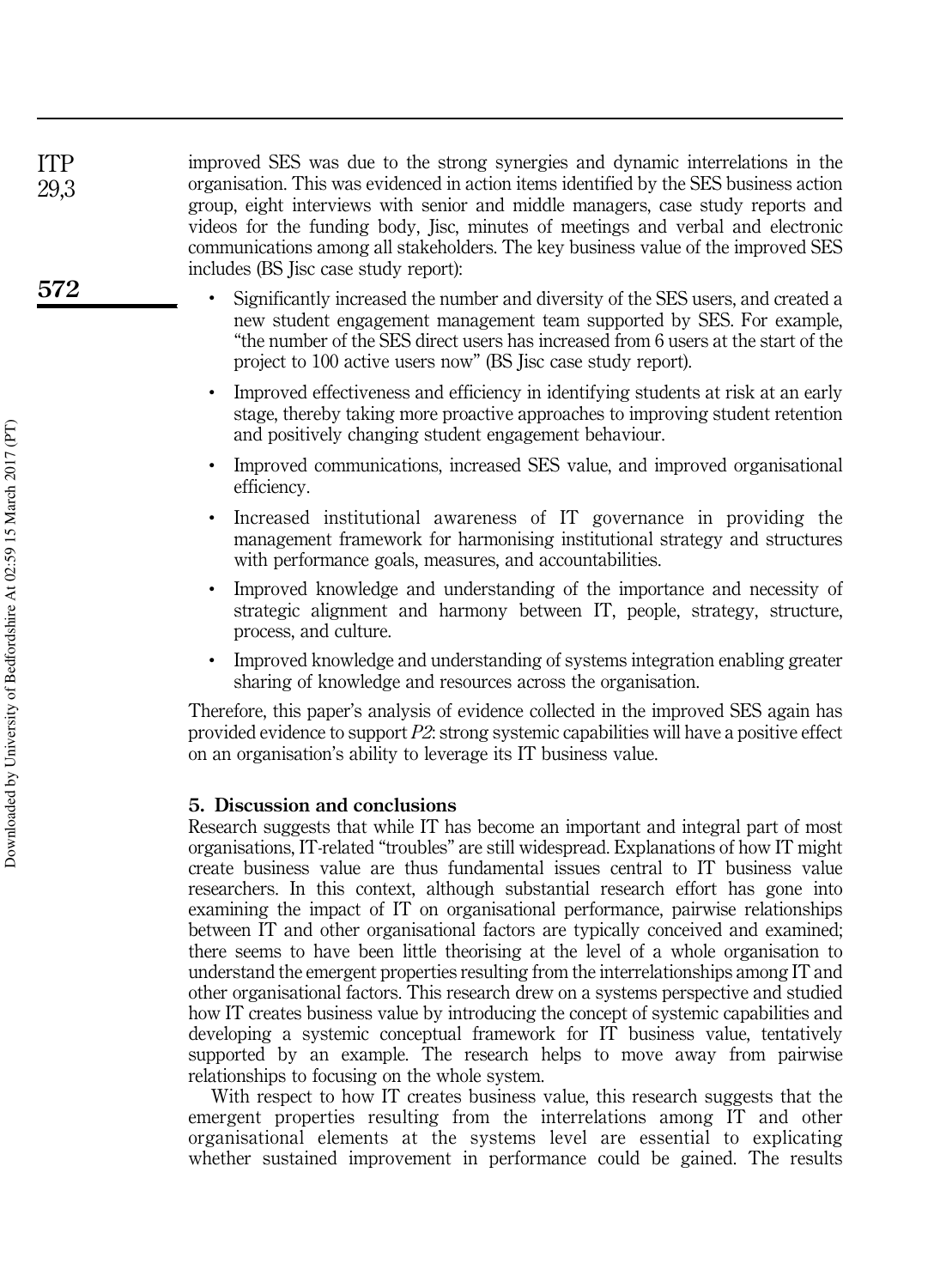demonstrate that IT business value can be created by developing systemic capabilities that are generated from IT working synergistically with other systems elements. Such systemic capabilities are novel emergent properties exhibited only at the level of the whole system, and are not susceptible to being reduced to properties that can be derived from subsystems. They are dynamic as they are affected by how the system interrelates internally and externally with its environment. Furthermore, systemic capabilities of different systems are likely to be idiosyncratic because the human agents within a system are likely to vary in their motivation, experiences, and ability to manage the complex interrelations within the system and with the systems environments. Overall, this paper has stressed the significance of the need for understanding IT business value systemically and dynamically, and thus contributed mainly to the literature on IT business value.

## *5.1 Theoretical contributions*

Extant literature on IT business value has thus far dominantly focused on pairwise relationships to understand how IT creates business value (Cao, 2010). However, pairwise relationships have limited descriptive capacity and weak explanatory power because they reduce complex systems interrelations into subsystems behaviours, which are unable to capture and explain emergent systems properties. Consequently, a few articles have called for understanding IT business value more holistically (e.g. Brynjolfsson and Hitt, 2000; Cao *et al.*, 2011; Wiengarten *et al.*, 2013). Responding to this call, this paper makes several contributions to the literature.

First, departing from using pairwise relationships, the paper has developed the concept of systemic capabilities and a systemic conceptual framework to highlight that IT creates business value based on its interrelation with other systems elements to generate novel emergent systems properties that are not present in subsystems alone. That is, systemic capabilities only exhibit at the systems level, which will positively affect IT business value. Additionally, the paper emphasises that an organisation's IT business value will depend on how people within the organisation purposefully shape the interrelations within the organisation and with its environment by (re)configuring organisational elements. These people and environmental elements reveal that systemic capabilities are dynamic rather than static. This conceptual understanding of IT business value offers richer descriptive content and has stronger explanatory capacity and predictive power. These findings will, hopefully, inspire others to conduct further systemic research so that a comprehensive understanding of IT business value may be developed.

Second, this paper contributes to the RBV by moving away from the concept of pairwise resource complementarity to focusing on the synergistic interrelations among multiple systems elements. When synergy is understood at the pairwise resource level, its link to sustained improvement in performance can be problematic (Miller, 1996; Fink, 2011) because the behaviour of subsystems cannot be used to predict the system's behaviour. This study has demonstrated that when IT works synergistically with other systems elements, together they will create novel systemic capabilities that will enhance IT business value. Another contribution to the RBV is that the concept of systemic capabilities is seen to be generally applicable to other business and management areas rather than limited to IT business value; thus it offers an alternative perspective to help understand the relationship between various organisational capabilities and their impact on organisational performance.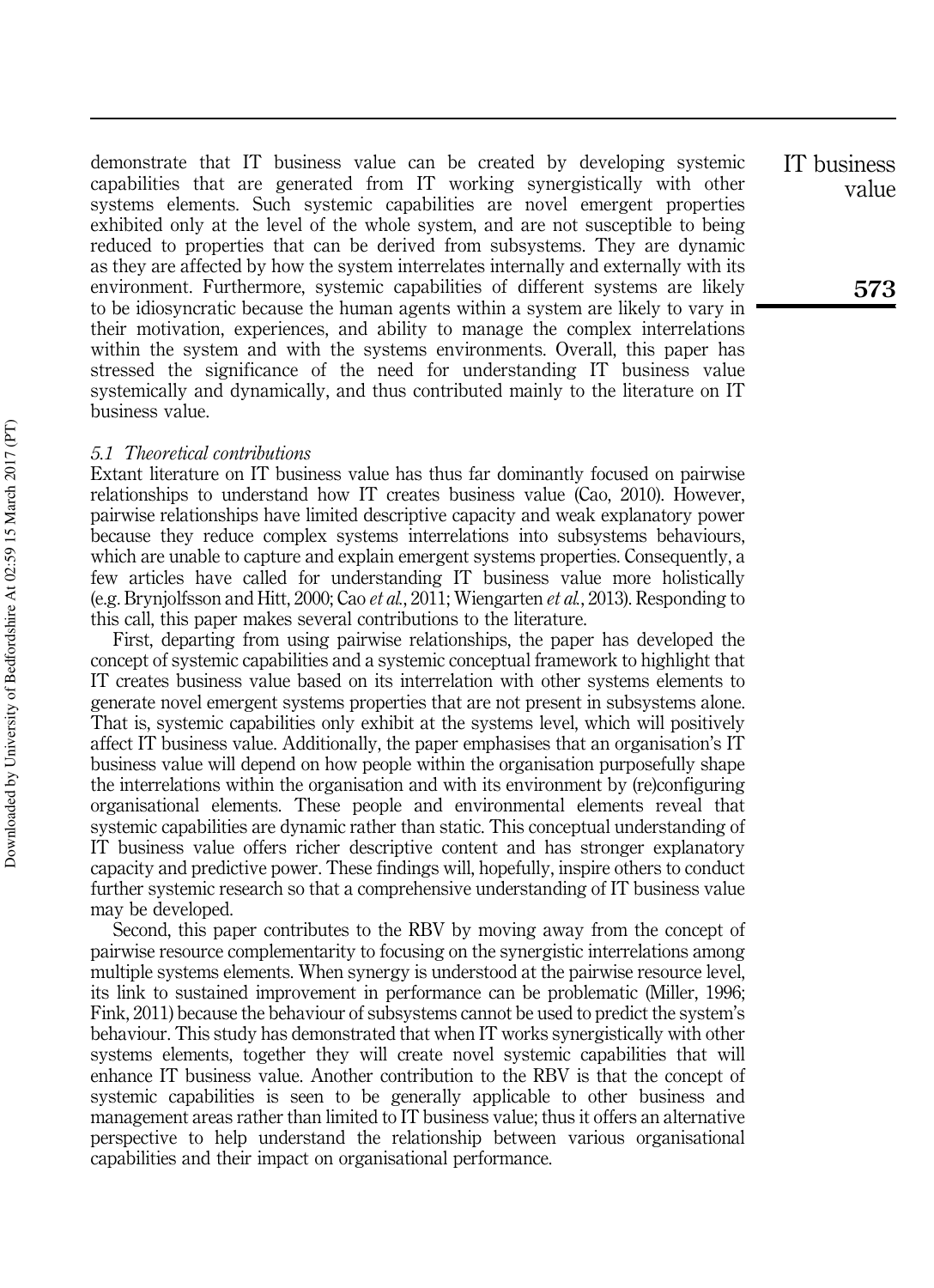Third, this research also contributes to systems literature by generating support for understanding IT business value informed by a systems perspective to "help managers address complex problem situations" (Jackson, 2006). It demonstrates that a systems perspective provides a valuable conceptual lens through which IT business value as the emergent property resulting from synergistic systems interrelations can be better understood; thus the need to understand IT business value systemically will not be overlooked. This not only provides support for but also is consistent with the literature (e.g. Brynjolfsson and Hitt, 2000; Cao *et al.*, 2011; Fink, 2011; Wiengarten *et al.*, 2013). Further, this paper has also extended systems concepts. The notion of emergent properties in systems literature is appealing but also difficult to apply ( Jackson, 2006) as systems concepts are often not defined explicitly (Mulej, 2007) or "the practical relevance of the systems approach" has remained vague and limited (Ulrich, 1993). This paper helps demystify emergent systems properties through clearly defining the concept of systemic capabilities and providing explicit examples of systemic capabilities to illustrate the usefulness and applicability of systemic capabilities to organisations.

# *5.2 Implications for practice*

This study has several important implications for practice. First, organisations making important IT investment decisions should focus on (re)developing systemic capabilities at the systems level by ensuring that IT and other organisational elements work together as a synergistic whole. If important IT applications are implemented based on understandings of pairwise relationships such as aligning IT with business strategy, which is necessary but incomplete and insufficient, they are likely to concentrate on subsystem behaviours and thus may miss opportunities to create higher order systems competencies that cannot be produced at the subsystems level. Second, an organisation investing heavily in IT should better manage the role that various human agents play in developing systemic capabilities, as their behaviour and knowledge will uniquely shape the interrelations among IT and other systems elements (Conner and Prahalad, 1996), which leads to idiosyncratic capabilities thereby affecting its performance. The final implication for practice is that an organisation should develop and redevelop its systemic capabilities over time by purposefully (re)configuring its IT and other resources to effectively respond to internal and environmental changes. Due to the systemic and dynamic nature of systemic capabilities and the uniqueness of every organisational context and human behaviour, there are no simple solutions for how to realise business value from IT investment. However, unless organisations take steps to develop their systemic capabilities, it is unlikely they can enhance their IT business value. The systemic framework proposed in this paper can, hopefully, help organisations delineate relevant IT investment considerations and the priorities they must adopt to realise superior business value from their IT investments.

### *5.3 Limitations and future research*

This study is mainly conceptual in nature, although it has illustrated the key concepts and tentatively tested the research propositions with an example in a UK higher education institution in the IT context. Therefore, future research is required. First, more comprehensive or context-specific hypotheses can be developed based on the systemic framework to understand IT business value. Second, rigorous qualitative approaches such as case studies, interviews, and longitudinal studies could be

574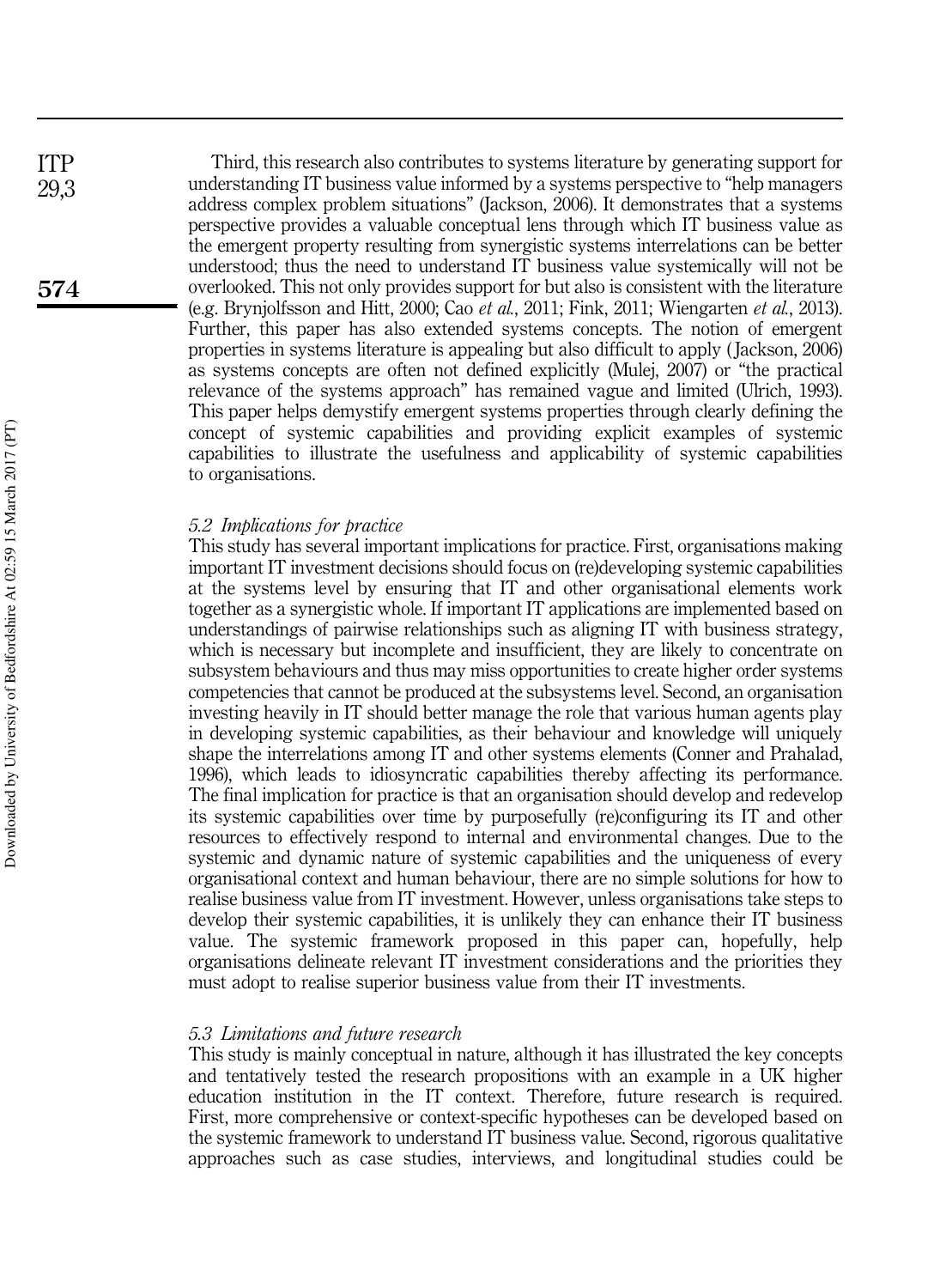employed to validate the research propositions and enrich our understanding of how an organisation can harness synergies created from integrating organisational subsystems to gain sustainable improvement in its performance.

Furthermore, the concept of systemic capabilities developed in this paper is seen to be generally applicable to other business and management areas, offering an alternative perspective to understand the association between organisational capabilities and performance. Thus, the exploration of different types of systemic capabilities, factors contributing to the development of systems capabilities, and how they develop and change over time in business and management offer an interesting and important direction for future research.

# References

Ablowitz, R. (1939), "The theory of emergence", *Philosophy of Science*, Vol. 6 No. 1, pp. 1-16.

- Ackoff, R.L. (1971), "Towards a system of systems concepts", *Management Science*, Vol. 17 No. 11, pp. 661-671.
- Ackoff, R.L. (1981), Creating the Corporate Future, Wiley, Place, Chichester.
- Ambrosini, V. and Bowman, C. (2009), "What are dynamic capabilities and are they a useful construct in strategic management?", *International Journal of Management Reviews*, Vol. 11 No. 1, pp. 29-49.
- Andersen, T. and Segars, A. (2001), "The impact of IT on decision structure and firm performance: evidence from the textile and apparel industry", *Information & Management*, Vol. 39 No. 2, pp. 85-100.
- Augier, M. and Teece, D.J. (2009), "Dynamic capabilities and the role of managers in business strategy and economic performance", *Organization Science*, Vol. 20 No. 2, pp. 410-421.
- Avison, D., Lau, F., Myers, M. and Nielsen, P.A. (1999), "Action research", *Communications of the ACM*, Vol. 42 No. 1, pp. 94-97.
- Barney, J. (1991), "Firm resources and sustained competitive advantage", *Journal of Management*, Vol. 17 No. 1, pp. 99-120.
- Bharadwaj, A.S. (2000), "A resource-based perspective on information technology capability and firm performance: an empirical investigation", *MIS Quarterly*, Vol. 24 No. 1, pp. 169-196.
- Bhatt, G.D. and Grover, V. (2005), "Types of information technology capabilities and their role in competitive advantage: an empirical study", *Journal of Management Information Systems*, Vol. 22 No. 2, pp. 253-277.
- Bitar, J. and Hafsi, T. (2007), "Strategizing through the capability lens: sources and outcomes of integration", *Management Decision*, Vol. 45 No. 3, pp. 403-419.
- Bradley, R.V., Pridmore, J.L. and Byrd, T.A. (2006), "Information systems success in the context of different corporate cultural types: an empirical investigation", *Journal of Management Information Systems*, Vol. 23 No. 2, pp. 267-294.
- Brynjolfsson, E. (2003), "The IT productivity gap", Optimize, Vol. 21, pp. 26-43.
- Brynjolfsson, E. and Hitt, L.M. (2000), "Beyond computation: information technology", *Organizational Transformation and Business Performance*, Vol. 14 No. 4, pp. 23-48.
- Cao, G. (2010), "A four dimensional view of IT business value", *Systems Research and Behavioral Science*, (formerly Systems Research), Vol. 27 No. 3, pp. 267-284.
- Cao, G., Wiengarten, F. and Humphreys, P. (2011), "Towards a contingency resource-based view of IT business value", *Systemic Practice and Action Research*, Vol. 24 No. 1, pp. 85-106.
- Cha, H.S., Pingry, D.E. and Thatcher, M.E. (2009), "What determines IT spending priorities?", *Communications of the ACM*, Vol. 52 No. 8, pp. 105-110.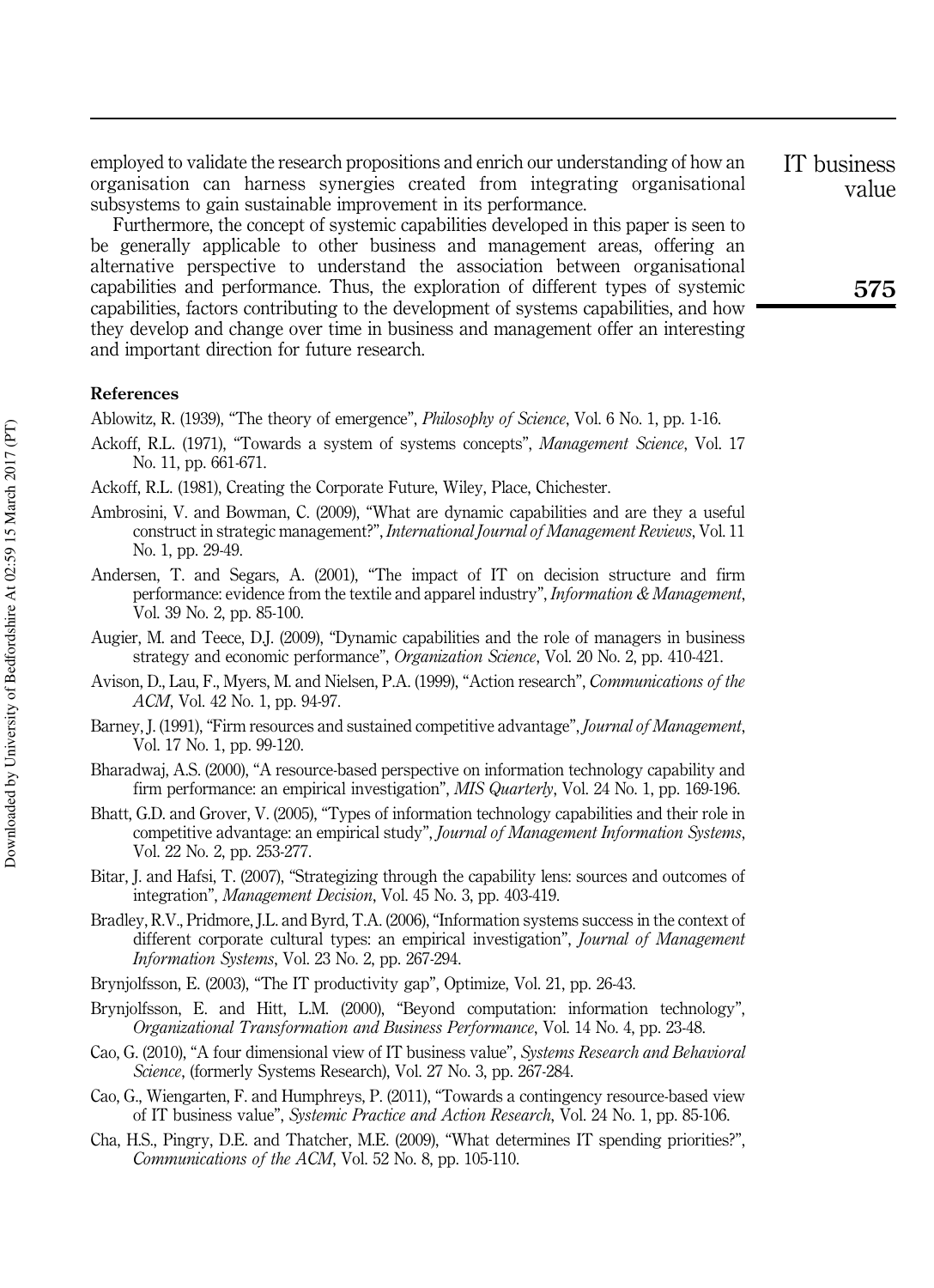| <b>TTP</b><br>29,3 | Churchman, C. (1971), The Design of Inquiring Systems: Basic Concepts of Systems and<br><i>Organizations</i> , Basic Books, Place, New York, NY. |
|--------------------|--------------------------------------------------------------------------------------------------------------------------------------------------|
|                    | Clegg, C., Axtell, C., Damodaran, L., Farbey, B., Hull, R., Lloyd-Jones, R., Nicholls, J., Sell, R. and                                          |
|                    | Tomlinson, C. (1997), "Information technology: a study of performance and the role of                                                            |
|                    | human and organizational factors", <i>Ergonomics</i> , Vol. 40 No. 9, pp. 851-871.                                                               |

- Conner, K.R. and Prahalad, C.K. (1996), "A resource-based theory of the firm: knowledge versus opportunism", *Organization Science*, Vol. 7 No. 5, pp. 477-501.
- Corning, P. (2002), "Devolution as an opportunity to test the synergism hypothesis and a cybernetic theory of political systems", *Systems Research and Behavioral Science*, (formerly Systems Research), Vol. 19 No. 1, pp. 3-26.
- Dhugga, P. and Addison, A. (2011), "Strategic ICT Toolkit", available at: www.nottingham.ac.uk/ gradschool/sict/ (accessed 28 July 2015).
- Dierickx, I. and Cool, K. (1989), "Asset stock accumulation and sustainability of competitive advantage", *Management Science*, Vol. 35 No. 12, pp. 1504-1511.
- Doherty, N.F. and Terry, M. (2009), "The role of IS capabilities in delivering sustainable improvements to competitive positioning", *The Journal of Strategic Information Systems*, Vol. 18 No. 2, pp. 100-116.
- Doherty, N.F., Champion, D. and Wang, L. (2010), "An holistic approach to understanding the changing nature of organisational structure", *Information Technology & People*, Vol. 23 No. 2, pp. 116-135.
- Drnevich, P.L. and Croson, D.C. (2013), "Information technology and business-level strategy: toward an integrated theoretical perspective", *MIS Quarterly*, Vol. 37 No. 2, pp. 483-509.
- Dutta, A., Lee, H. and Yasai-Ardekani, M. (2014), "Digital systems and competitive responsiveness: the dynamics of IT business value", *Information & Management*, Vol. 51 No. 6, pp. 762-773.
- Eisenhardt, K.M. and Martin, J.A. (2000), "Dynamic capabilities: what are they?", *Strategic Management Journal*, Vol. 21 Nos 10-11, pp. 1105-1121.
- Farbey, B., Targett, D. and Land, F. (1994), "Matching an IT project with an appropriate method of evaluation: a research note on 'evaluating investments in IT' ", *Journal of Information Technology*, Vol. 9 No. 3, pp. 239-243.
- Fink, L. (2011), "How do IT capabilities create strategic value? Toward greater integration of insights from reductionistic and holistic approaches", *European Journal of Information Systems*, Vol. 20 No. 1, pp. 16-33.
- Gimun, K., Bongsik, S., Kyung Kyu, K. and Ho Geun, L. (2011), "IT capabilities, process-oriented dynamic capabilities, and firm financial performance", *Journal of the Association for Information Systems*, Vol. 12 No. 7, pp. 487-517.
- Goldspink, C. and Kay, R. (2010), "Emergence in organizations: the reflexive turn", *Emergence: Complexity & Organization*, Vol. 12 No. 3, pp. 47-63.
- Grover, V. and Kohli, R. (2012), "Cocreating IT value: new capabilities and metrics for multifirm environments", *MIS Quarterly*, Vol. 36 No. 1, pp. 225-232.
- Helfat, C.E. and Peteraf, M.A. (2003), "The dynamic resource-based view: capability lifecycles", *Strategic Management Journal*, Vol. 24 No. 10, pp. 997-1010.
- Helfat, C.E., Finkelstein, S., Mitchell, W., Peteraf, M., Singh, H., Teece, D. and Winter, S. (2007), *Dynamic Capabilities: Understanding Strategic Change in Organizations*, Blackwell, Place, Oxford.
- Ifinedo, P. (2007), "Interactions between organizational size, culture, and structure and some IT factors in the context of ERP success assessment: an exploratory investigation", *The Journal of Computer Information Systems*, Vol. 47 No. 4, pp. 28-44.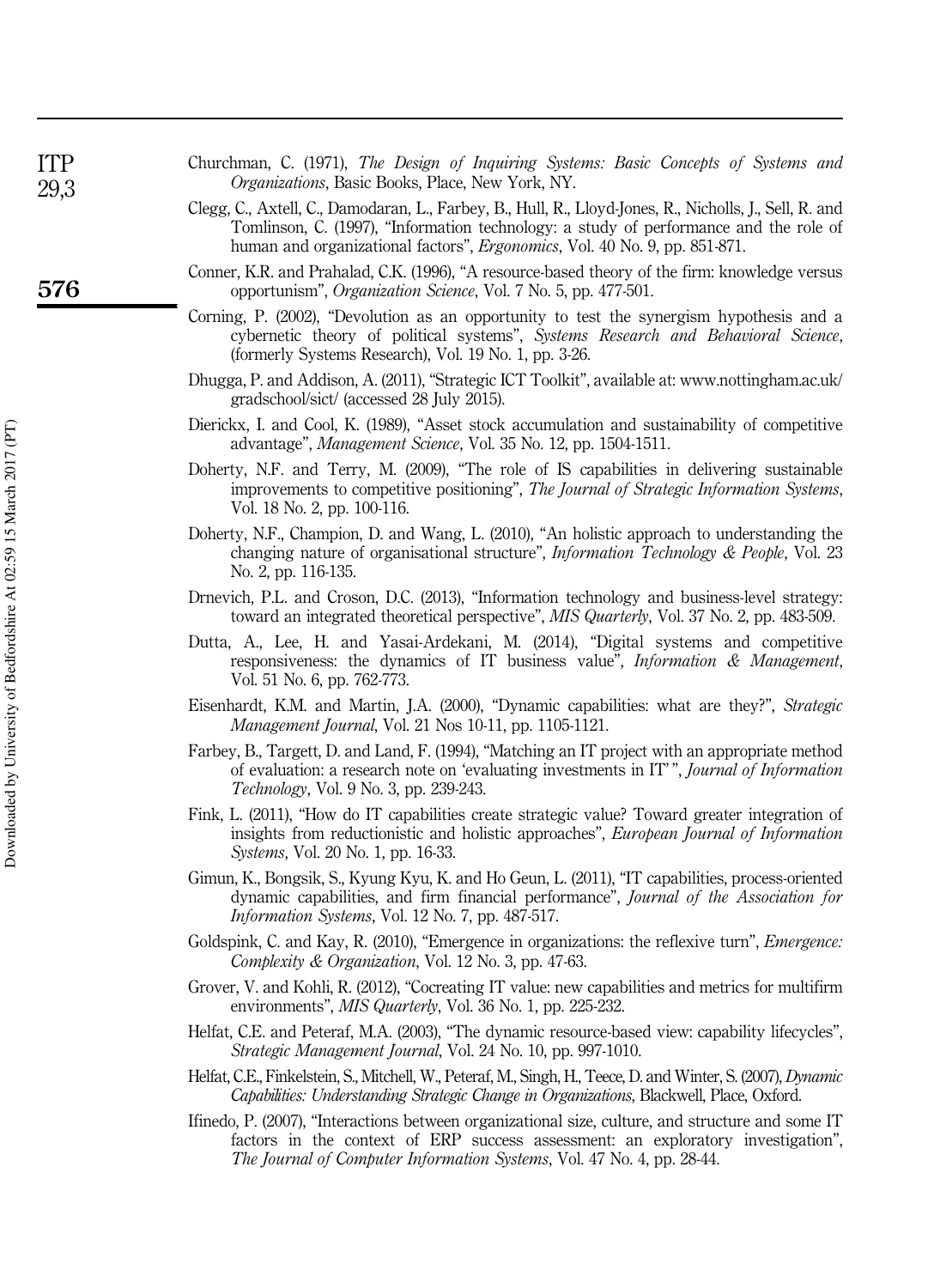- Jackson, M.C. (2006), "Creative holism: a critical systems approach to complex problem situations", *Systems Research and Behavioral Science*, (formerly Systems Research), Vol. 23 No. 5, pp. 647-657.
- Jisc (2013), "Transformations programme", available at: www.webarchive.org.uk/wayback/ archive/20140614021602;www.jisc.ac.uk/whatwedo/programmes/transformations.aspx (accessed 18 June 2015).
- Kaplan, R.S. and Norton, D.P. (1992), "The balanced scorecard measures that drive performance", *Harvard Business Review*, Vol. 70 No. 1, pp. 71-79.
- Kearns, G. and Sabherwal, R. (2007), "Strategic alignment between business and information technology: a knowledge-based view of behaviors, outcome, and consequences", *Journal of Management Information Systems*, Vol. 23 No. 3, pp. 129-162.
- Kling, R. (2003), "Critical professional education about information and communications technologies and social life", *Information Technology & People*, Vol. 16 No. 4, pp. 394-418.
- Kohli, R. and Grover, V. (2008), "Business value of IT: an essay on expanding research directions to keep up with the times", *Journal of the Association for Information Systems*, Vol. 9 No. 1, pp. 23-39.
- Lado, A.A. and Wilson, M.C. (1994), "Human resource systems and sustained competitive advantage: a competency-based perspective", *Academy of Management Review*, Vol. 19 No. 4, pp. 699-727.
- Laszlo, E. and Laszlo, A. (1997), "The contribution of the systems sciences to the humanities", *Systems Research and Behavioral Science*, (formerly Systems Research), Vol. 14 No. 1, pp. 5-19.
- Lavalle, S., Lesser, E., Shockley, R., Hopkins, M.S. and Kruschwitz, N. (2011), "Special report: analytics and the new path to value", *MIT Sloan Management Review*, Vol. 52 No. 2, pp. 22-32.
- Lawson, B. and Samson, D. (2001), "Developing innovation capability in organisations: a dynamic capabilities approach", *International Journal of Innovation Management*, Vol. 5 No. 3, pp. 377-400.
- Leavitt, H.J. and Whisler, T.L. (1958), "Management in the 1980's", *Harvard Business Review*, Vol. 36 No. 6, pp. 41-48.
- Leiblein, M.J. (2011), "What do resource- and capability-based theories propose?", *Journal of Management*, Vol. 37 No. 4, pp. 909-932.
- Lim, J.-H., Stratopoulos, T.C. and Wirjanto, T.S. (2011), "Path dependence of dynamic information technology capability: an empirical investigation", *Journal of Management Information Systems*, Vol. 28 No. 3, pp. 45-84.
- Magretta, J. (1998), "The power of virtual integration: an interview with Dell Computer's Michael Dell", *Harvard Business Review*, Vol. 76 No. 2, pp. 72-84.
- Melville, N., Kraemer, K. and Gurbaxani, V. (2004), "Information technology and organizational performance: an integrative model of IT business value", *MIS Quarterly*, Vol. 28 No. 2, pp. 283-322.
- Midgley, G. (2000), *Systemic Intervention: Philosophy, Methodology, and Practice*, Kluwer Academic/Plenum Publishers, Place, London.
- Miller, D. (1996), "Configurations revisited", *Strategic Management Journal*, Vol. 17 No. 7, pp. 505-512.
- Miller, D. (2003), "An asymmetry-based view of advantage: towards an attainable sustainability", *Strategic Management Journal*, Vol. 24 No. 10, pp. 961-976.
- Mishra, A.N., Konana, P. and Barua, A. (2007), "Antecedents and consequences of internet use in procurement: an empirical investigation of US manufacturing firms", *Information Systems Research*, Vol. 18 No. 1, pp. 103-120.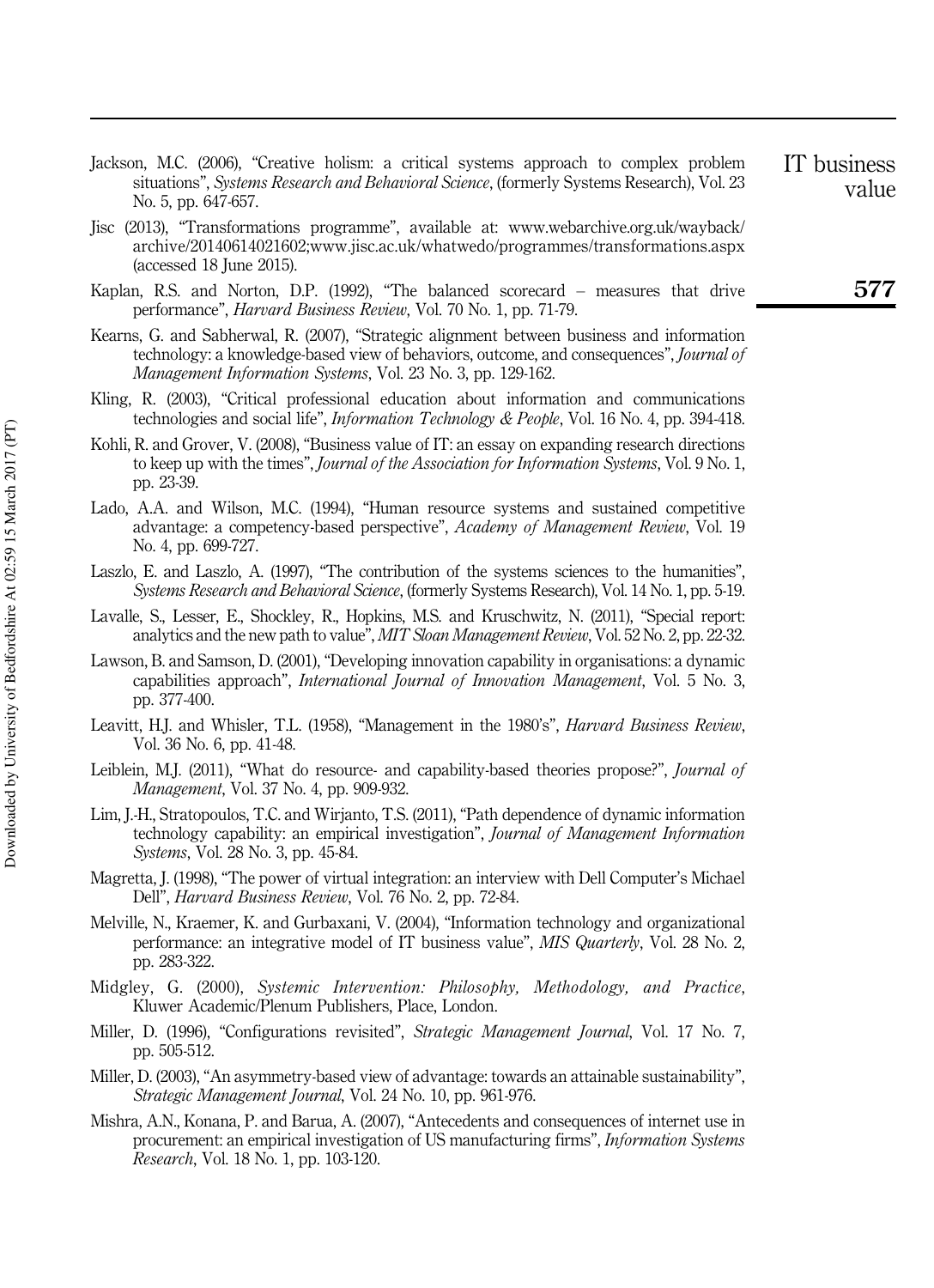| ITP<br>29,3 | Mukhopadhyay, T., Kekre, S. and Kalathur, S. (1995), "Business value of information technology.<br>a study of electronic data interchange", MIS Quarterly, Vol. 19 No. 2, pp. 137-156.                                                                                                                                                                     |
|-------------|------------------------------------------------------------------------------------------------------------------------------------------------------------------------------------------------------------------------------------------------------------------------------------------------------------------------------------------------------------|
|             | Mulej, M. (2007), "Systems theory: a worldview and/or a methodology aimed at requisite holism/<br>realism of humans' thinking, decisions and action", Systems Research & Behavioral Science,<br>Vol. 24 No. 3, pp. 347-357.                                                                                                                                |
| 578         | Nevo, S. and Wade, M. (2010), "The formation and value of IT-enabled resources: antecedents and<br>consequences of synergistic relationships", MIS Quarterly, Vol. 34 No. 1, pp. 163-183.                                                                                                                                                                  |
|             | Nolan, R. and Mcfarlan, F.W. (2005), "Information technology and the board of directors"<br><i>Harvard Business Review, Vol. 83 No. 10, pp. 96-106.</i>                                                                                                                                                                                                    |
|             | Oh, W. and Pinsonneault, A. (2007), "On the assessment of the strategic value of information<br>technologies: conceptual and analytical approaches", MIS Quarterly, Vol. 31 No. 2, pp. 239-265.                                                                                                                                                            |
|             | Orlikowski, W.J. (2007), "Sociomaterial practices: exploring technology at work", Organization<br><i>Studies</i> , Vol. 28 No. 9, pp. 1435-1448.                                                                                                                                                                                                           |
|             | Orlikowski, W.J. and Scott, S.V. (2008), "Sociomateriality: challenging the separation of<br>technology, work and organization", The Academy of Management Annals, Vol. 2 No. 1,<br>pp. 433-474.                                                                                                                                                           |
|             | Peteraf, M.A. (1993), "The cornerstones of competitive advantage: a resource-based view"<br><i>Strategic Management Journal</i> , Vol. 14 No. 3, pp. 179-191.                                                                                                                                                                                              |
|             | Piccoli, G. and Ives, B. (2005), "IT-dependent strategic initiatives and sustained competitive<br>advantage: a review and synthesis of the literature", MIS Quarterly, Vol. 29 No. 4, pp. 747-776.                                                                                                                                                         |
|             | Pitelis, C.N. and Teece, D.J. (2010), "Cross-border market co-creation, dynamic capabilities and the<br>entrepreneurial theory of the multinational enterprise", <i>Industrial &amp; Corporate Change</i><br>Vol. 19 No. 4, pp. 1247-1270.                                                                                                                 |
|             | Porter, M.E. and Millar, V.E. (1985), "How information gives you competitive advantage"<br>Harvard Business Review, Vol. 63 No. 4, pp. 149-160.                                                                                                                                                                                                            |
|             | Radhakrishnan, A., Zu, X. and Grover, V. (2008), "A process-oriented perspective on differential<br>business value creation by information technology: an empirical investigation"<br><i>Omega</i> , Vol. 36 No. 6, pp. 1105-1125.                                                                                                                         |
|             | Ravichandran, T., Liu, Y., Han, S. and Hasan, I. (2009), "Diversification and firm performance<br>exploring the moderating effects of information technology spending", <i>Journal of</i><br><i>Management Information Systems, Vol. 25 No. 4, pp. 205-240.</i>                                                                                            |
|             | Ray, G., Barney, J.B. and Muhanna, W.A. (2004), "Capabilities, business processes, and<br>competitive advantage: choosing the dependent variable in empirical tests of the<br>resource-based view", Strategic Management Journal, Vol. 25 No. 1, pp. 23-37.                                                                                                |
|             | Roberts, N. and Grover, V. (2012), "Leveraging information technology infrastructure to facilitate<br>a firm's customer agility and competitive activity: an empirical investigation", <i>Journal of</i><br><i>Management Information Systems, Vol. 28 No. 4, pp. 231-270.</i>                                                                             |
|             | Schwarz, A., Kalika, M., Kefi, H. and Schwarz, C. (2010), "A dynamic capabilities approach to<br>understanding the impact of IT-enabled businesses processes and IT-business alignment<br>on the strategic and operational performance of the firm", <i>Communications of the</i><br><i>Association for Information Systems, Vol. 26 No. 1, pp. 57-84.</i> |
|             | Scott-Morton, M. (1995), "Emerging organizational forms: work and organization in the 21st<br>century", <i>European Management Journal</i> , Vol. 13 No. 4, pp. 339-345.                                                                                                                                                                                   |
|             | Shpilberg, D., Berez, S., Puryear, R. and Shah, S. (2007), "Avoiding the alignment trap in<br>information technology", MIT Sloan Management Review, Vol. 49 No. 1, pp. 51-58.                                                                                                                                                                              |
|             | Tapriverdi H (2006) "Formance effects of information technology synergies in multiplyiness                                                                                                                                                                                                                                                                 |

Tanriverdi, H. (2006), "Formance effects of information technology synergies in multibusiness firms", *MIS Quarterly*, Vol. 30 No. 1, pp. 57-77.